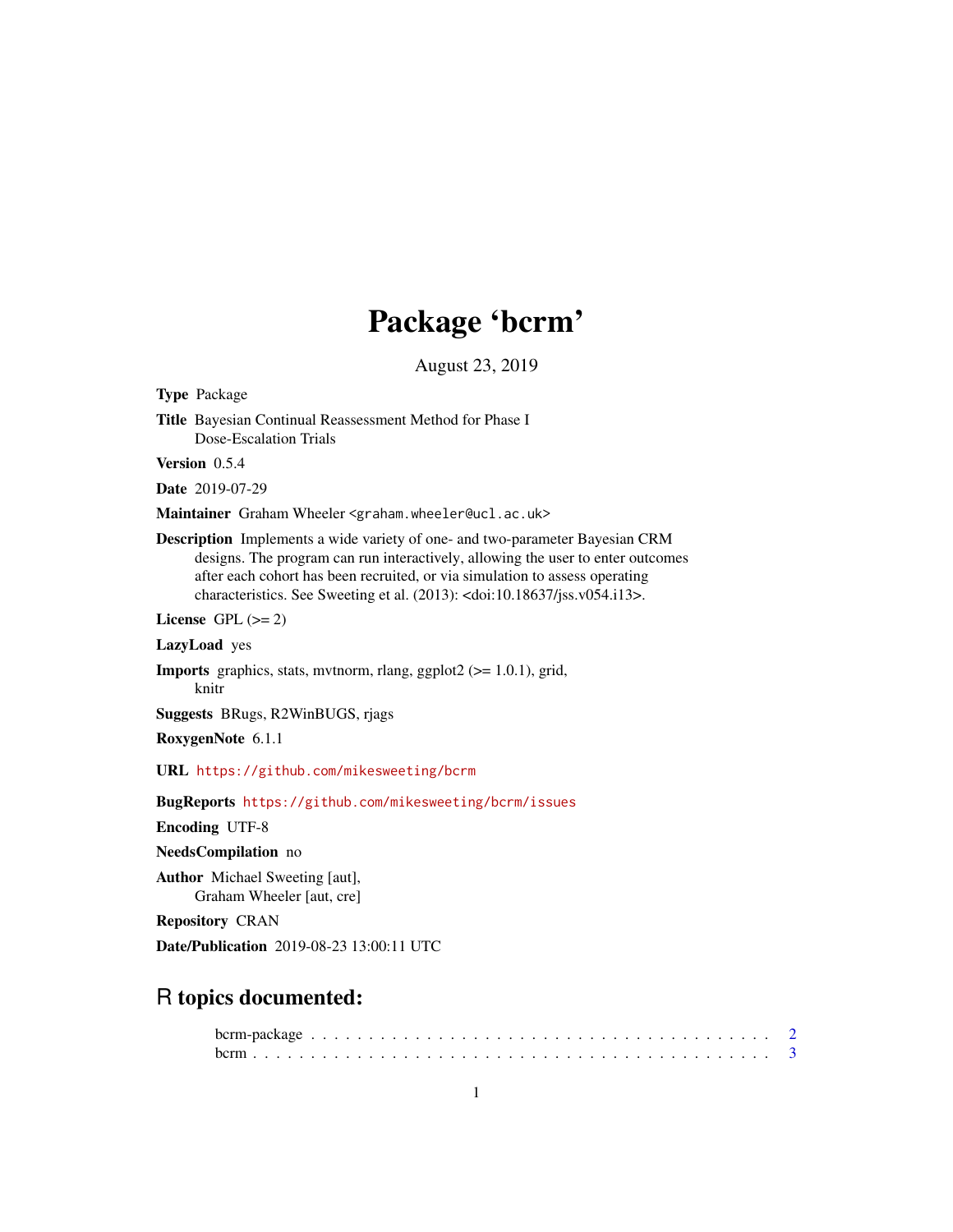# <span id="page-1-0"></span>2 bcrm-package

|       | $print. three p3$ 28 |    |
|-------|----------------------|----|
|       |                      |    |
| Index |                      | 32 |
|       |                      |    |

| bcrm-package |  |
|--------------|--|
|              |  |

Bayesian Continual Reassessment Method for Phase I Dose-*Escalation Trials*

# Description

Implements a wide variety of Bayesian CRM designs. The program can run interactively, allowing the user to enter outcomes after each cohort has been recruited, or via simulation to assess operating characteristics.

# Details

| Package:  | bcrm        |
|-----------|-------------|
| Type:     | Package     |
| Version:  | 0.5.1       |
| Date:     | 2019-04-03  |
| License:  | $GPL (= 2)$ |
| LazyLoad: | yes         |

# Author(s)

Michael Sweeting <michael.sweeting@leicester.ac.uk>

Graham Wheeler <graham.wheeler@ucl.ac.uk>

Maintainer: Graham Wheeler <graham.wheeler@ucl.ac.uk>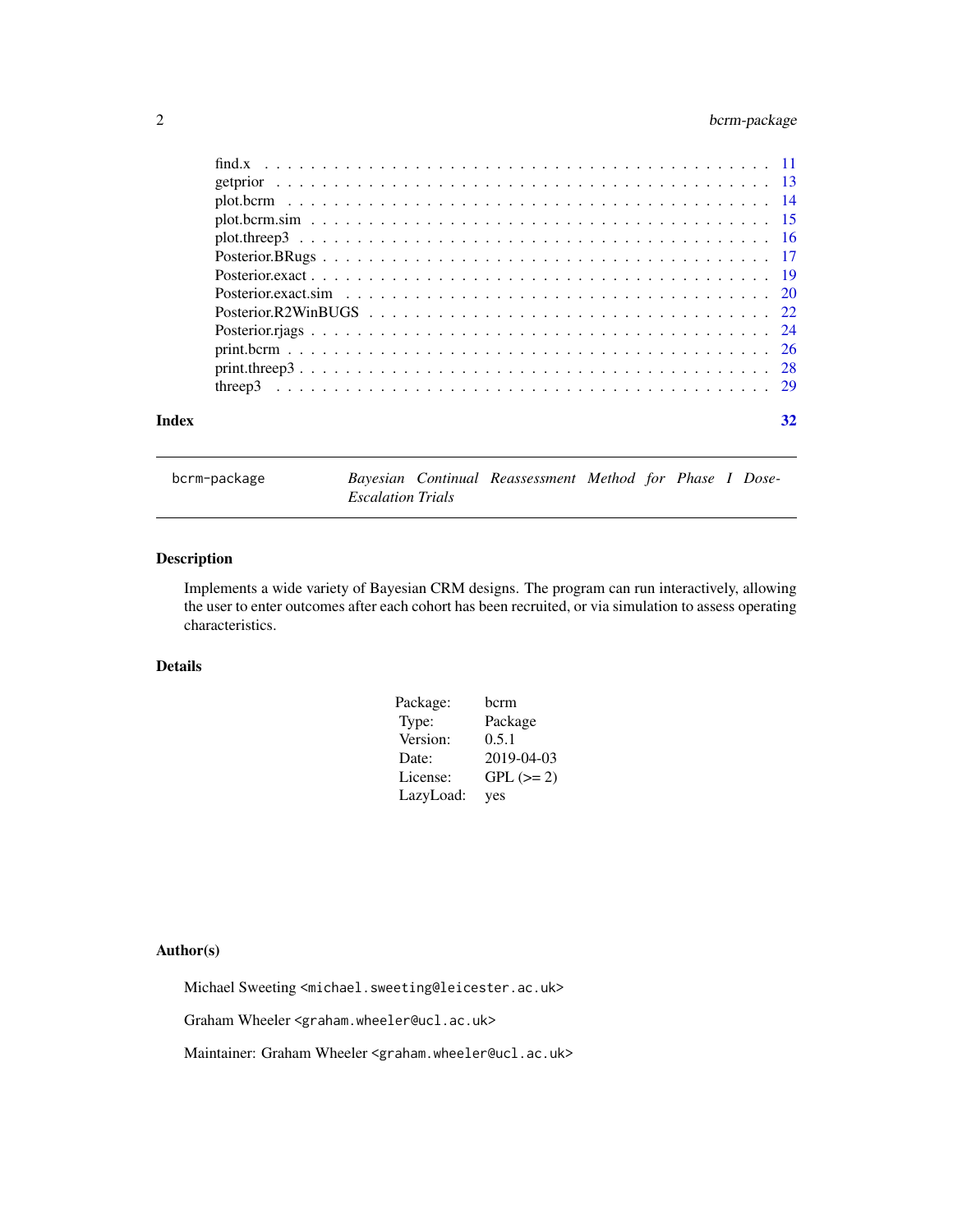#### <span id="page-2-0"></span>bcrm 3

# References

Sweeting M., Mander A., Sabin T. bcrm: Bayesian Continual Reassessment Method Designs for Phase I Dose-Finding Trials. *Journal of Statistical Software* (2013) 54: 1–26. [http://www.](http://www.jstatsoft.org/article/view/v054i13) [jstatsoft.org/article/view/v054i13](http://www.jstatsoft.org/article/view/v054i13)

<span id="page-2-1"></span>

| $\sim$<br>M.<br>۰. | × |
|--------------------|---|
|--------------------|---|

Bayesian Continual Reassessment Method for Phase I Dose-*Escalation Trials*

#### **Description**

Implements a wide variety of Bayesian CRM designs, including 1-parameter, 2-parameter and Escalation With Overdose Control (EWOC) designs. The program can run interactively, allowing the user to enter outcomes after each cohort has been recruited, or via simulation to assess operating characteristics.

#### Usage

```
bcrm(\text{stop} = \text{list}(\text{nmax} = \text{NULL}, \text{nmtd} = \text{NULL}, \text{precision} = \text{NULL}, \text{mmin} = \text{NULL},safety = NULL, data = NULL, p.tox0 = NULL, sdose = NULL,
  dose = NULL, ff, prior.alpha, cohort = 3, target.tox,constrain = TRUE, only.below = FALSE, sdose.calculate = "mean",
  pointest = "plugin", tox.cutpoints = NULL, loss = NULL,
  start = NULL, simulate = FALSE, nsims = 1, truep = NULL,
  threep3 = FALSE, threep3.start = 1, threep3.esc.only = FALSE,
  method = "exact", burnin.itr = 2000, production.itr = 2000,
  bugs.directory = "c:/Program Files/WinBUGS14/", plot = FALSE,
  seed = NULL, quietly = 10, file = NULL, N, tox, notox)
```
# Arguments

| stop | A list of stopping rules for the trial. One or more of the following options should<br>be specified                                                                                                                                   |
|------|---------------------------------------------------------------------------------------------------------------------------------------------------------------------------------------------------------------------------------------|
|      | <b>list</b> ("nmax") The maximum sample size of the trial                                                                                                                                                                             |
|      | <b>list</b> ("safety") Stops the trial if the posterior probability of the lowest dose being<br>above the target toxicity level is greater than this number                                                                           |
|      | <b>list</b> (" <b>nmtd</b> ") The maximum number to be treated at final maximum tolerated<br>dose (MTD) estimate, <i>i.e.</i> if the next recommended dose has already been<br>administered to nmtd patients then the trial will stop |
|      | <b>list</b> (" <b>precision</b> ") A vector of the lower and upper percentage points that the<br>MTD 95% credible intervals for the risk of toxicity should lie within                                                                |
|      | <b>list</b> ("nmin") The minimum sample size of the trial. To be used in conjunction<br>with nmtd or precision                                                                                                                        |
| data | A named data frame giving information about dose and toxicity from previously<br>recruited patients. If missing, then it is assumed that no data have thus far been<br>collected. Contains the following variables:                   |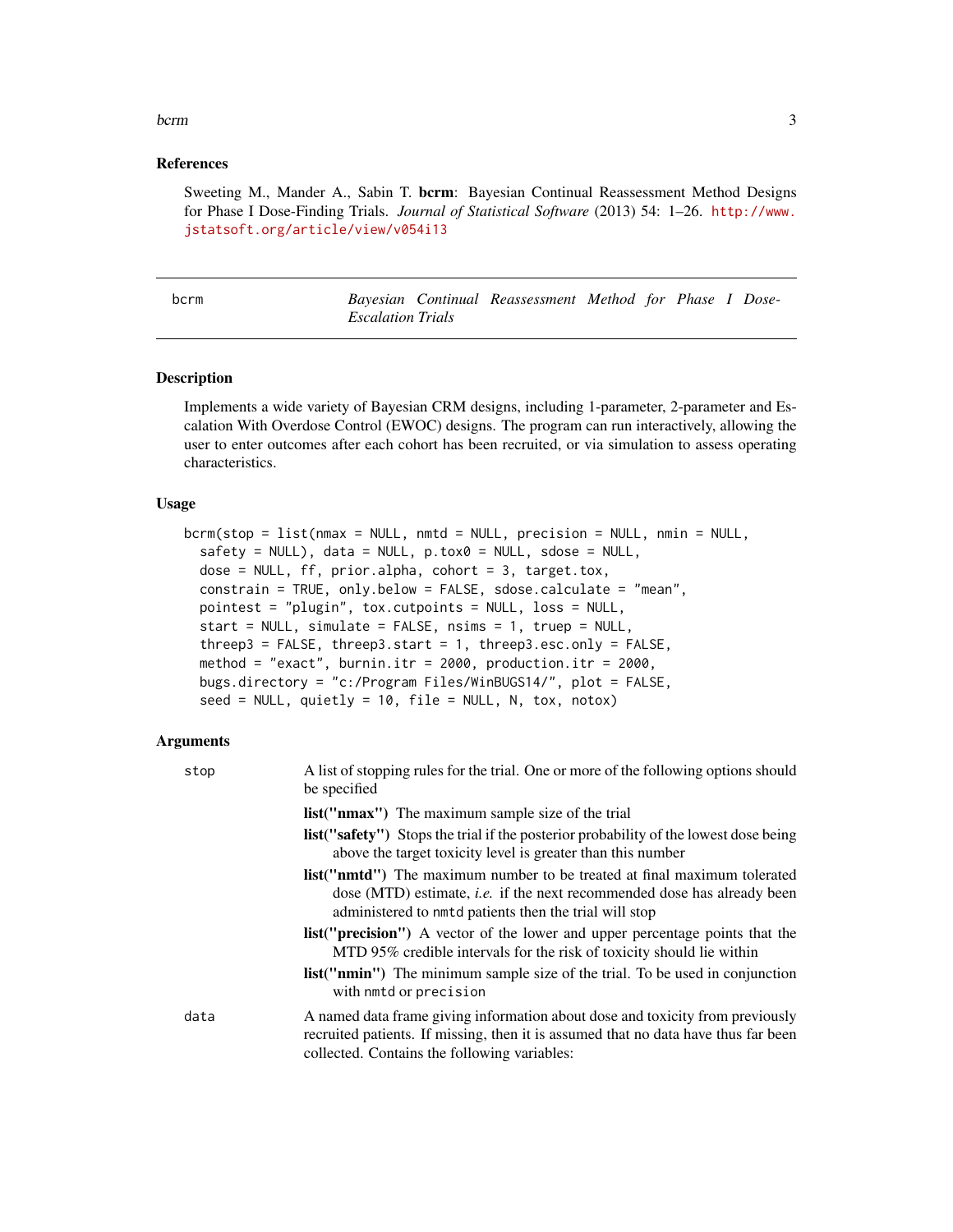|                 | <b>list</b> (" <b>patient</b> ") Recruited patient numbers, $1, \ldots, n$                                                                                                                                                                                                                                                                                                                                                                         |
|-----------------|----------------------------------------------------------------------------------------------------------------------------------------------------------------------------------------------------------------------------------------------------------------------------------------------------------------------------------------------------------------------------------------------------------------------------------------------------|
|                 | list("dose") Dose levels of recruited patients, ranging from 1, , k                                                                                                                                                                                                                                                                                                                                                                                |
|                 | $list("tox")$ An indicator variable for each patient (1=toxicity, 0=no toxicity)                                                                                                                                                                                                                                                                                                                                                                   |
| p.tox0          | A vector of length k listing the prior probabilities of experiencing the outcome<br>at each dose level 1, k (CRM "skeleton"). The standardised dose levels are<br>formed from these probabilities using the inverse of the functional form, with<br>a plug-in estimate for the prior mean or median of alpha, as specified in ff,<br>prior.alpha and sdose.calculate. Alternatively standardised dose levels<br>can be given directly using sdose. |
| sdose           | A vector of length k listing the standardised doses to be used in the CRM model.<br>Only required if p. tox0 is missing.                                                                                                                                                                                                                                                                                                                           |
| dose            | Optional vector of length k of actual doses for plotting purposes                                                                                                                                                                                                                                                                                                                                                                                  |
| ff              | A string indicating the functional form of the dose-response curve. Options are                                                                                                                                                                                                                                                                                                                                                                    |
|                 | <b>ht</b> 1-parameter hyperbolic tangent                                                                                                                                                                                                                                                                                                                                                                                                           |
|                 | logit1 1-parameter logistic                                                                                                                                                                                                                                                                                                                                                                                                                        |
|                 | power 1-parameter power                                                                                                                                                                                                                                                                                                                                                                                                                            |
|                 | logit2 2-parameter logistic                                                                                                                                                                                                                                                                                                                                                                                                                        |
| prior.alpha     | A list of length 3 containing the distributional information for the prior. The first<br>element is a number from 1-4 specifying the type of distribution. Options are                                                                                                                                                                                                                                                                             |
|                 | 1. Gamma $(a, b)$ , where a=shape, b=scale: mean=a*b, variance=a*b*b                                                                                                                                                                                                                                                                                                                                                                               |
|                 | 2. Uniform $(a, b)$ , where a=min, b=max                                                                                                                                                                                                                                                                                                                                                                                                           |
|                 | 3. Lognormal(a, b), where a=mean on the log scale, b=variance on the log<br>scale                                                                                                                                                                                                                                                                                                                                                                  |
|                 | 4. Bivariate Lognormal $(a, b)$ , where a=mean vector on the log scale, b=Variance-<br>covariance matrix on the log scale. This prior should be used only in con-<br>junction with a two-parameter logistic model.                                                                                                                                                                                                                                 |
|                 | The second and third elements of the list are the parameters a and b, respectively.                                                                                                                                                                                                                                                                                                                                                                |
| cohort          | The size of each cohort of patients that are sequentially recruited to the trial.<br>Defaults to 3                                                                                                                                                                                                                                                                                                                                                 |
| target.tox      | The target toxicity probability. Defaults to 1/3.                                                                                                                                                                                                                                                                                                                                                                                                  |
| constrain       | Should a dose-skipping constraint be placed on the escalation procedure, as im-<br>posed by a modified CRM? Defaults to TRUE.                                                                                                                                                                                                                                                                                                                      |
| only.below      | Should the dose chosen for the next patient be that with the largest risk of DLT<br>that is not greater than the target (TRUE), or the dose that is closest to the target<br>(FALSE); defaults to FALSE. If TRUE, and no dose has risk of DLT below or<br>equal to target, the dose chosen will be the lowest dose level UNLESS one of<br>the pre-defined stopping criteria is satisfied. NOTE: only . below applies when<br>$loss = NULL.$        |
| sdose.calculate |                                                                                                                                                                                                                                                                                                                                                                                                                                                    |
|                 | What plug-in estimate of the prior alpha should be used to calculate the stan-<br>dardised doses? Options are "mean" (default) or "median". Only required if<br>sdose is missing.                                                                                                                                                                                                                                                                  |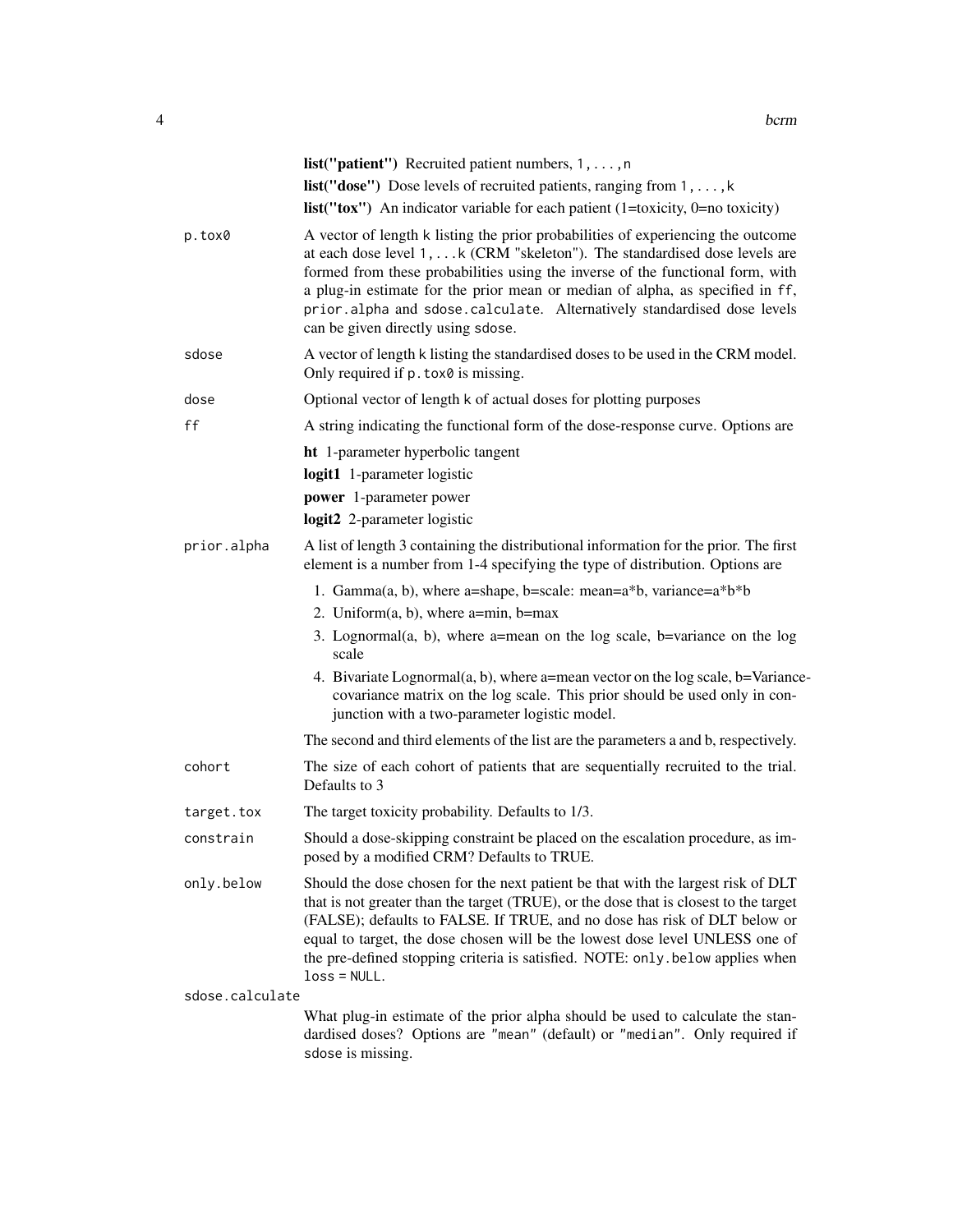#### bcrm 5

| pointest         | Which summary estimate of the posterior distribution should be used to choose<br>the next dose. Options are "plugin" (default) where the posterior mean of<br>the model parameter(s) is plugged into the function form to obtain estimates of<br>toxicity, or "mean" where the posterior mean probabilities of toxicity are directly<br>used. Alternatively, a number between 0 and 1 can be specified representing the<br>quantile of the maximum tolerated dose (MTD) posterior distribution (e.g. 0.5<br>specifies the posterior median). This produces an Escalation With Overdose<br>Control (EWOC) design if the quantile is less than 0.5 (see details). Currently,<br>EWOC designs must be fit using MCMC methods. |
|------------------|----------------------------------------------------------------------------------------------------------------------------------------------------------------------------------------------------------------------------------------------------------------------------------------------------------------------------------------------------------------------------------------------------------------------------------------------------------------------------------------------------------------------------------------------------------------------------------------------------------------------------------------------------------------------------------------------------------------------------|
| tox.cutpoints    | A vector of cutpoints for toxicity intervals if these are to be used to choose<br>next dose. Defaults to NULL. For example Underdosing [0, 0.2], Target dosing<br>$(0.2, 0.35]$ , Excessive toxicity $(0.35, 0.60]$ , Unacceptable toxicity $(0.60, 1.00]$<br>set tox.cutpoints=c(0.2,0.35,0.60).                                                                                                                                                                                                                                                                                                                                                                                                                          |
| loss             | A vector of length length (tox. cutpoints)+1 specifying the losses associated<br>with each toxicity interval, e.g. Underdosing $= 1$ , Target dosing $= 0$ , Excessive<br>toxicity = 1, Unacceptable toxicity = 2.                                                                                                                                                                                                                                                                                                                                                                                                                                                                                                         |
| start            | Dose level to be used at the beginning of the trial. Required if constrain=TRUE.                                                                                                                                                                                                                                                                                                                                                                                                                                                                                                                                                                                                                                           |
| simulate         | Should a simulation be conducted to assess operating characteristics? Defaults<br>to TRUE. If FALSE, a single CRM trial is run interactively, allowing the user to<br>input outcomes after each cohort is recruited.                                                                                                                                                                                                                                                                                                                                                                                                                                                                                                       |
| nsims            | Number of simulations to perform if simulate==TRUE (defaults to 1).                                                                                                                                                                                                                                                                                                                                                                                                                                                                                                                                                                                                                                                        |
| truep            | A vector of length k giving the true probabilities of the outcome (toxicity) at each<br>dose level 1, , k in order to simulate data. Only required if simulate=TRUE                                                                                                                                                                                                                                                                                                                                                                                                                                                                                                                                                        |
| threep3          | Should operating characteristics of a standard 3+3 rule-based design be calcu-<br>lated, for comparison with bcrm design? Defaults to FALSE. Only used in a<br>simulation study, i.e. when simulate=TRUE.                                                                                                                                                                                                                                                                                                                                                                                                                                                                                                                  |
| threep3.start    | Starting dose level for when threep3 = TRUE. Defaults to 1, i.e. the lowest dose<br>level                                                                                                                                                                                                                                                                                                                                                                                                                                                                                                                                                                                                                                  |
| threep3.esc.only |                                                                                                                                                                                                                                                                                                                                                                                                                                                                                                                                                                                                                                                                                                                            |
|                  | Whether to forbid de-escalation of doses when threep3 = TRUE. Defaults to<br><b>FALSE</b>                                                                                                                                                                                                                                                                                                                                                                                                                                                                                                                                                                                                                                  |
| method           | Optimisation method: options are "exact" (the default), "rjags", "BRugs", or<br>"R2WinBUGS".                                                                                                                                                                                                                                                                                                                                                                                                                                                                                                                                                                                                                               |
| burnin.itr       | Number of burn-in iterations (default 2000).                                                                                                                                                                                                                                                                                                                                                                                                                                                                                                                                                                                                                                                                               |
|                  | production.itr Number of production iterations (default 2000).                                                                                                                                                                                                                                                                                                                                                                                                                                                                                                                                                                                                                                                             |
| bugs.directory   | Directory that contains the WinBUGS executable if method="R2WinBUGS". De-<br>faults to "C:/Program Files/WinBUGS14/".                                                                                                                                                                                                                                                                                                                                                                                                                                                                                                                                                                                                      |
| plot             | Should the dose-response curve be plotted after each cohort has been entered?<br>Defaults to FALSE.                                                                                                                                                                                                                                                                                                                                                                                                                                                                                                                                                                                                                        |
| seed             | Integer defining the state of the random number generator to allow reproducible<br>results. The default is to not specify a seed.                                                                                                                                                                                                                                                                                                                                                                                                                                                                                                                                                                                          |
| quietly          | How often to send a message back indicating how many simulated trials have<br>been performed. Defaults to quietly = 10 and the function reports back after<br>every 10th simulation.                                                                                                                                                                                                                                                                                                                                                                                                                                                                                                                                       |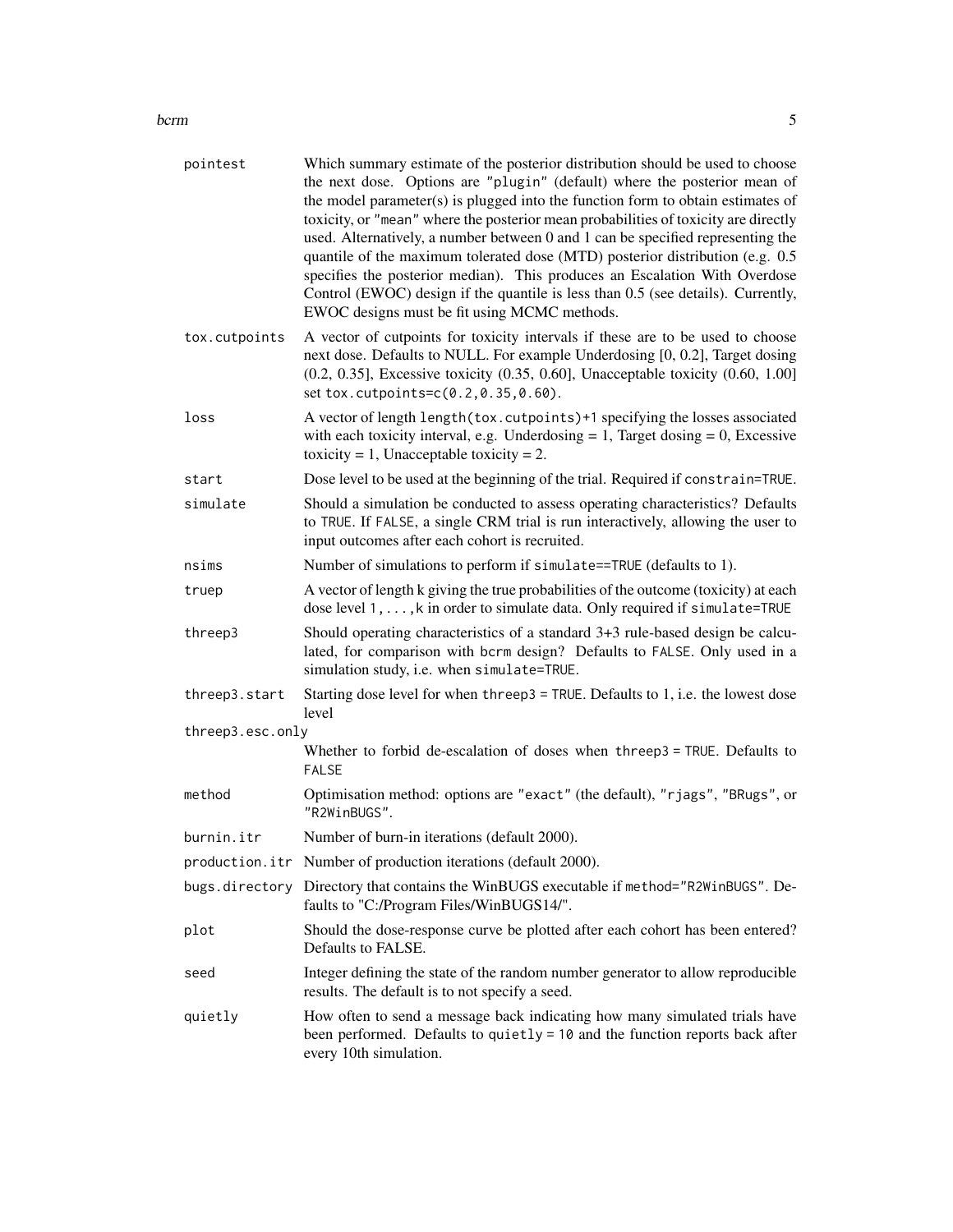| file  | File name where the dose-response plots are stored, in a pdf format. The pro-<br>gram will amend the current sample size to the end of the file name.    |
|-------|----------------------------------------------------------------------------------------------------------------------------------------------------------|
| Ν     | Final sample size (deprecated). To be replaced with stop in future versions.                                                                             |
| tox   | (Deprecated). A vector of length k listing the number of patients who have<br>experienced the outcome (toxicity) at each dose level $1, \ldots, k$ .     |
| notox | (Deprecated). A vector of length k listing the number of patients who have not<br>experienced the outcome (toxicity) at each dose level $1, \ldots, k$ . |

# Details

bcrm implements a Bayesian continual reassessment method (CRM) (O'Quigley *et al.*, 1990); an adaptive design in which cohorts of patients are sequentially recruited into a Phase I trial. A binary toxicity outcome is assumed (e.g. Dose Limiting Toxicity / No Dose Limiting Toxicity). The current cohort are given a dose "closest" to the specified target toxicity level, as estimated from the posterior distributions of toxicity at each dose level from the patients thus far recruited. If pointest="mean" then the posterior mean probability of toxicity is used to choose the next dose. If pointest="plugin", however, the posterior mean of the model parameter(s) is plugged-into the functional form of the dose-toxicity model. To implement an EWOC design (Babb *et al.*, 1998), pointest should be a quantile, *q*, between 0 and 0.5. The posterior distribution of the MTD (the dose in which the probability of toxicity is equal to the target toxicity) is then calculated and the next patient is given dose closest to the *q*th quantile of the MTD distribution.

Alternatively, escalation can be based on intervals of toxicity from the posterior distribution using a loss function, see Neuenschwander *et al.*, 2008. To implement this approach, the user should specify the cutpoints of the toxicity intervals using tox.cutpoints and the associated losses using loss.

The possible choice of dose-toxicity model can be specified using ff, and includes the 1-parameter hyperbolic tangent, logistic or power "working models", and the 2-parameter logistic model as follows:

# Hyperbolic Tangent

$$
p(Tox|d^*) = [(tanh(d^*)+1)/2]^{\alpha}
$$

Logistic (1-parameter)

$$
p(Tox|d^*) = \frac{\exp(3 + \alpha d^*)}{1 + \exp(3 + \alpha d^*)}
$$

Power

$$
p(Tox|d^*) = {d^*}^\alpha
$$

Logistic (2-parameter)

$$
p(Tox|d^*) = \frac{\exp(\log(\alpha_1) + \alpha_2 d^*)}{1 + \exp(\log(\alpha_1) + \alpha_2 d^*)}
$$

where  $\alpha > 0$  is the single positive-valued parameter for the 1-parameter models, and  $\log(\alpha_1)$  and  $\alpha_2 > 0$  are the intercept and slope parameters of the 2-parameter model.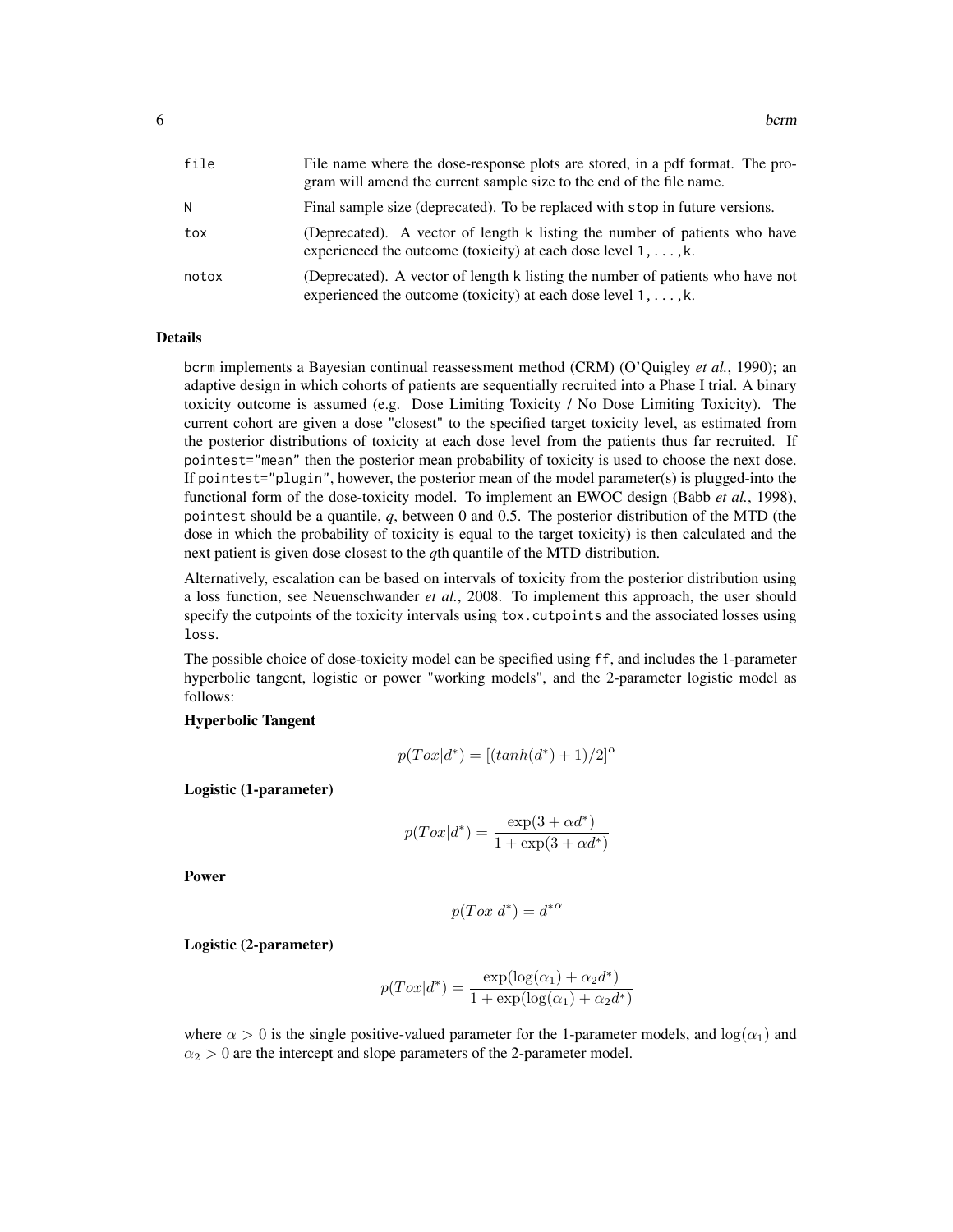<span id="page-6-0"></span>The standardised doses,  $d^*$ , are specified by the user using sdose, or alternatively the prior probability of toxicity at each dose level is specified using p.tox0. If the latter is used, then the standardised doses are calculated using the inverse of the functional form and a plug-in estimate of the prior mean or median, as specified in sdose.calculate, as follows

$$
d^* = f^{-1}(\mathsf{p}.\texttt{tox0}, \alpha = a)
$$

where  $f^{-1}$  is the the inverse of the chosen functional form, and the parameter(s) of the model are set equal to a, either the prior mean or median of  $\alpha$ .

Data that have already been accrued can be entered using the data argument. A constrained CRM design can be implemented using constrain=TRUE, in which case dose-skipping is prohibited (i.e. the next cohort can only be dosed up to one dose level above the current cohort). If a constrained model is used then the starting dose must be specified using start. Alternatively, if data have already been accrued, then the dose level of the last recruited patient determines the constraint for the next patient.

The prior is set using prior. alpha. For example prior. alpha= $list(1,1,1)$  specifies a Gamma prior with shape and scale parameters both equal to one (*i.e.* an Exponential(1) distribution), whilst prior.alpha=list(2,0,10) specifies a Uniform(0, 10) prior.

To specify a fixed maximum sample size of size m use stop=list(nmax=m). Alternatively, the trial can stop after m2 patients have been treated at the current MTD estimate, by setting stop=list(nmtd=m2).

To implement a safety constraint as specified in Zohar and Chevret (2001) specify stop=list(safety=p), where the trial is stopped if the posterior probability that the lowest dose is greater than the target toxicity probability is greater than p.

To stop the trial when the MTD estimate is within a certain level of precision, use stop=list(precision=c(l,u)), where l and u are the lower and upper percentage points that the MTD 95% credible intervals for the risk of toxicity should lie within. Finally, to prevent the trial stopping too early using these rules, the argument stop=list(nmin=m3) can be used to ensure the sample size is greater than or equal to m3. Stopping rules can be used on their own or in combination.

The trial can be run interactively using simulate=FALSE, where the user enters the outcomes for each new cohort, or as a simulation study when simulate=TRUE.

The default calculations use exact methods (method="exact") to calculate the mean and quantiles for the posterior distributions. There are three choices for MCMC calculations: method="rjags", method="BRugs" or method="R2WinBUGS". The first uses the JAGS software, the second uses OpenBUGS, whilst the latter uses WinBUGS. To implement these methods, users require one or more of these packages to be installed on their system.

A simulated bcrm design can be compared with the standard 3+3 rule-based method, see [threep3](#page-28-1) for more details.

# Value

bcrm returns an object of class "bcrm" or "bcrm.sim"; the latter occurring when a simulation has been conducted (simulate=TRUE). The function [print](#page-0-0) (i.e. [print.bcrm](#page-25-1) or [print.bcrm.sim](#page-25-2)) can be used to obtain summary information about the design used, the data observed, current posterior estimates of toxicity, and the next recommended dose level.

An object of class "bcrm" is a list with the following components:

dose Range of doses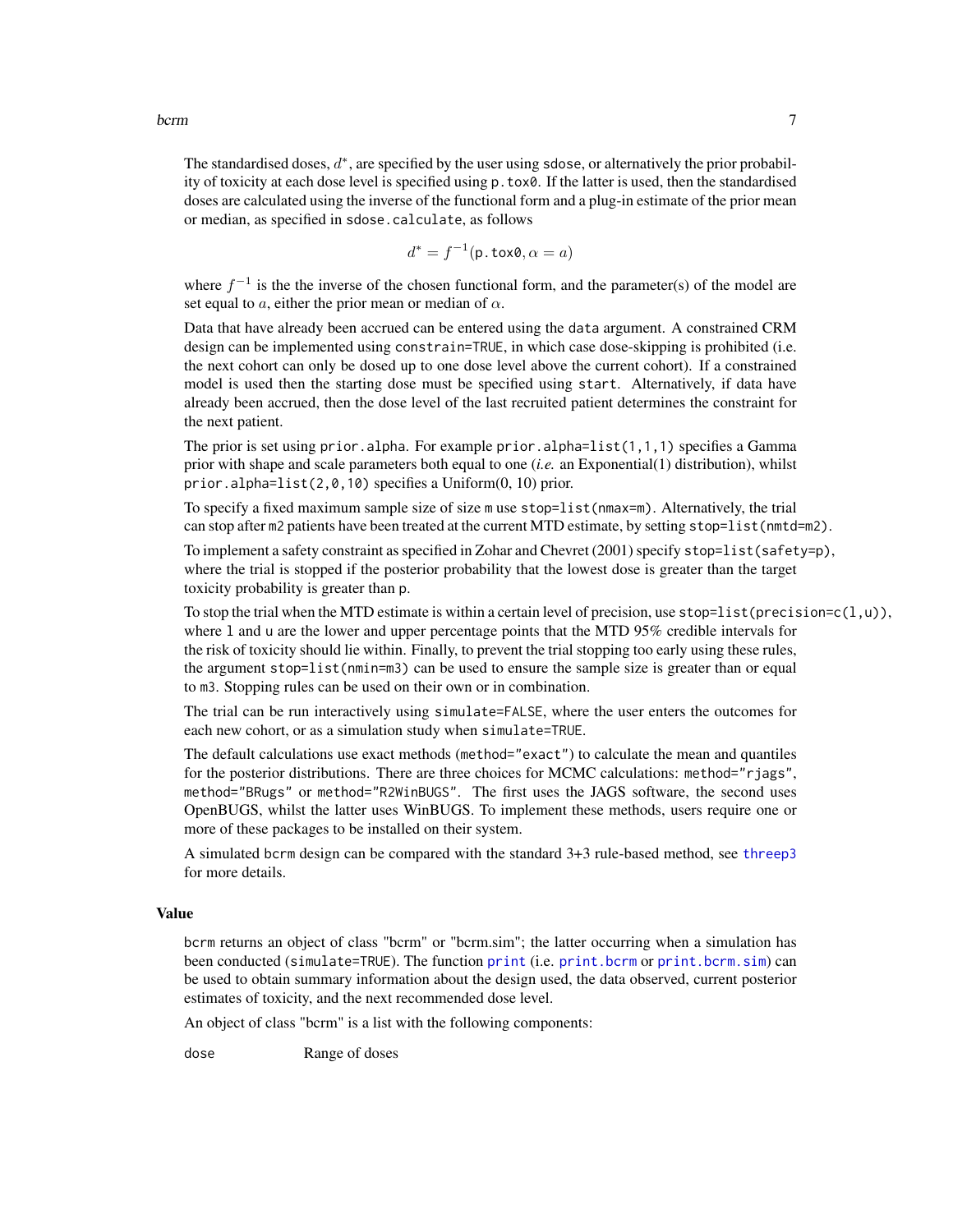| sdose       | Standardised doses                                                                                                                                                                                                                                                                                                                                                                                                                                                                                                                                                                                                                          |
|-------------|---------------------------------------------------------------------------------------------------------------------------------------------------------------------------------------------------------------------------------------------------------------------------------------------------------------------------------------------------------------------------------------------------------------------------------------------------------------------------------------------------------------------------------------------------------------------------------------------------------------------------------------------|
| tox         | A vector of length k listing the number of patients who have experienced the<br>outcome (toxicity) at each dose level $1, \ldots, k$                                                                                                                                                                                                                                                                                                                                                                                                                                                                                                        |
| notox       | A vector of length k listing the number of patients who have not experienced the<br>outcome (toxicity) at each dose level $1, \ldots, k$                                                                                                                                                                                                                                                                                                                                                                                                                                                                                                    |
| ndose       | A list of lists containing for each cohort the components ndose, the dose level<br>recommended for the next patient, est, the estimated probabilities of toxicity<br>using the chosen metric (e.g. plugin, mean, quantile), mean, the posterior mean<br>probability of toxicity at each dose, sd, the posterior standard deviation for prob-<br>ability of toxicity at each dose, quantiles, the posterior quantiles for probabil-<br>ity of toxicity at each dose. This information is only provided for cohorts re-<br>cruited subsequent to any data given using tox and notox. The first component<br>relates to the prior information. |
| constrain   | Whether a constrained CRM design was used                                                                                                                                                                                                                                                                                                                                                                                                                                                                                                                                                                                                   |
| start       | The starting dose for the latest run of the model if constrain=TRUE                                                                                                                                                                                                                                                                                                                                                                                                                                                                                                                                                                         |
| target.tox  | The target toxicity level                                                                                                                                                                                                                                                                                                                                                                                                                                                                                                                                                                                                                   |
| ff          | The functional form of the dose-toxicity model; " $\hbar t$ " = Hyperbolic tangent,<br>"logit1" = 1-parameter logistic, "power" = Power, "logit2" = 2-parameter lo-<br>gistic                                                                                                                                                                                                                                                                                                                                                                                                                                                               |
| method      | The calculation method used                                                                                                                                                                                                                                                                                                                                                                                                                                                                                                                                                                                                                 |
| pointest    | The summary estimate used to choose the next dose, see pointest                                                                                                                                                                                                                                                                                                                                                                                                                                                                                                                                                                             |
| prior.alpha | Information about the prior used for <i>alpha</i> , see prior. alpha                                                                                                                                                                                                                                                                                                                                                                                                                                                                                                                                                                        |
| data        | A data frame with variables 'patient', 'dose' and 'tox' listing the dose levels and<br>outcomes of all patients in the trial                                                                                                                                                                                                                                                                                                                                                                                                                                                                                                                |

An object of class "bcrm.sim" is a list of length nsims. Each component is itself a list with components similar to those obtained from a "bcrm" object. The print function, [print.bcrm.sim](#page-25-2) should be used to obtain operating characteristics from the simulation.

# Note

Currently, the re-parameterisation of the two-parameter model proposed by (Babb *et al.*, 1998) is not implemented. Therefore, users wishing to implement an EWOC design should check whether their choice of prior for the model parameter(s) translates to a sensible prior for the MTD distribution before they implement the design. For example

```
prior.alpha <- list(1, 1, 1); ff <- "ht"; target.tox <- 0.2
samples.alpha <- getprior(prior.alpha, 2000)
mtd <- find.x(ff, target.tox, alpha=samples.alpha) hist(mtd)
```
One-parameter models are designed as working models only, and should not be used with an escalation strategy based on intervals of the posterior probabilities of toxicity.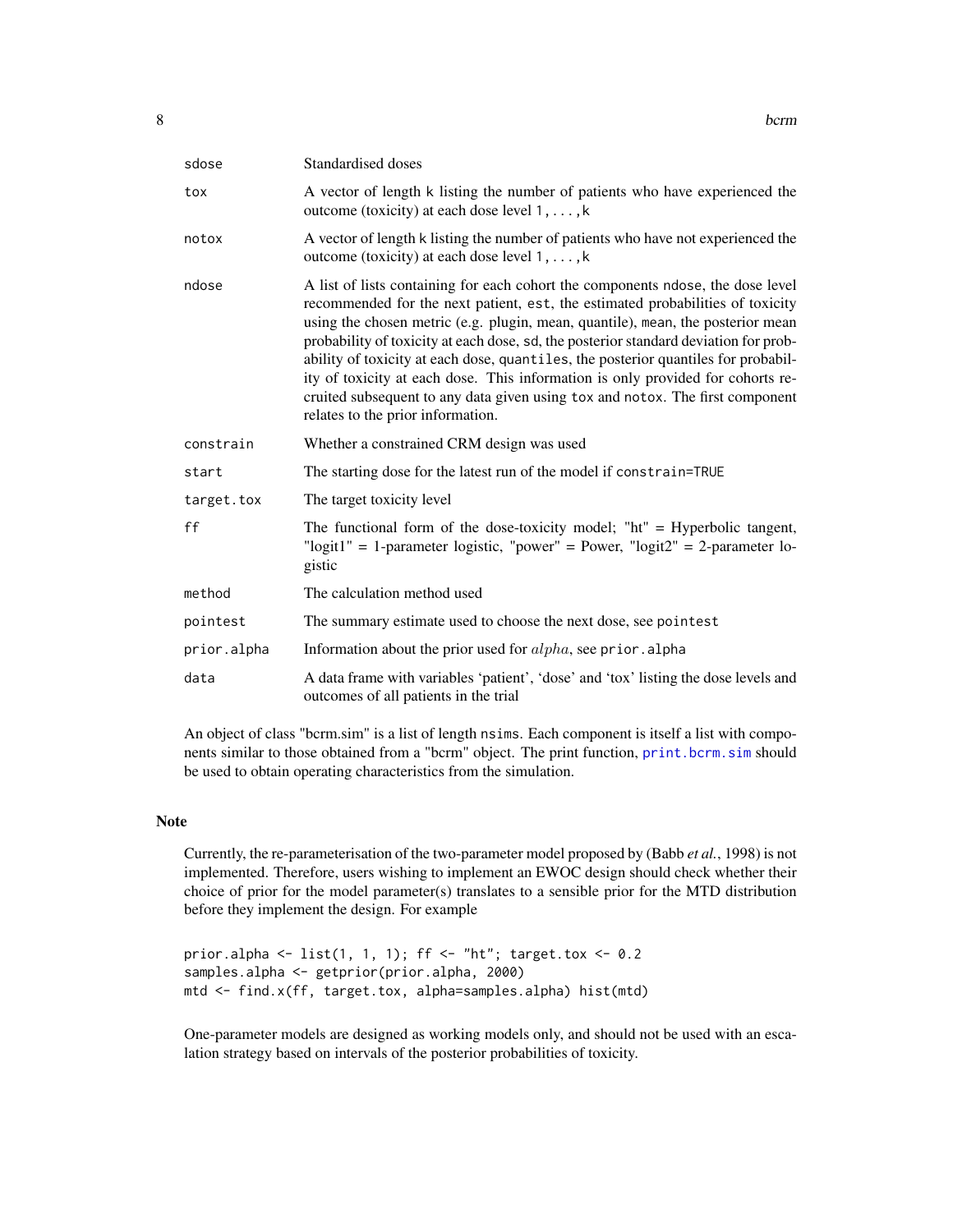#### <span id="page-8-0"></span>bcrm 9

#### Author(s)

Michael Sweeting (University of Leicester, UK; <michael.sweeting@leicester.ac.uk>) and Graham Wheeler (University College London, UK; <graham.wheeler@ucl.ac.uk>), drawing on code originally developed by J. Jack Lee and Nan Chen, Department of Biostatistics, University of Texas M.D. Anderson Cancer Center.

# References

Sweeting M., Mander A., Sabin T. bcrm: Bayesian Continual Reassessment Method Designs for Phase I Dose-Finding Trials. *Journal of Statistical Software* (2013) 54: 1–26. [http://www.](http://www.jstatsoft.org/article/view/v054i13) [jstatsoft.org/article/view/v054i13](http://www.jstatsoft.org/article/view/v054i13)

O'Quigley J., Pepe M., Fisher L. Continual reassessment method: a practical design for phase I clinical trials in cancer. *Biometrics* (1990) 46: 33–48.

Babb J., Rogatko A., Zacks S. Cancer phase I clinical trials: efficient dose escalation with overdose control. *Statistics in Medicine* (1998) 17: 1103–1120.

Neuenschwander B., Branson M., Gsponer T. Critical aspects of the Bayesian approach to phase I cancer trials. *Statistics in Medicine* (2008) 27: 2420–2439.

Zohar S., Chevret S. The continual reassessment method: comparison of Bayesian stopping rules for dose-ranging studies. *Statistics in Medicine* (2001) 20: 2827–2843.

#### See Also

[print.bcrm](#page-25-1), [print.bcrm.sim](#page-25-2), [plot.bcrm](#page-13-1), [plot.bcrm.sim](#page-14-1), [threep3](#page-28-1)

# Examples

```
## Dose-escalation cancer trial example as described in Neuenschwander et al 2008.
## Pre-defined doses
dose <- c(1, 2.5, 5, 10, 15, 20, 25, 30, 40, 50, 75, 100, 150, 200, 250)
## Pre-specified probabilities of toxicity
## [dose levels 11-15 not specified in the paper, and are for illustration only]
p.tox0 <- c(0.010, 0.015, 0.020, 0.025, 0.030, 0.040, 0.050,
 0.100, 0.170, 0.300, 0.400, 0.500, 0.650, 0.800, 0.900)
## Data from the first 5 cohorts of 18 patients
data <- data.frame(patient=1:18, dose=rep(c(1:4, 7), c(3, 4, 5, 4, 2)), tox=rep(0:1, c(16, 2)))
## Target toxicity level
target.tox <-0.30## A 1-parameter power model is used, with standardised doses calculated using
## the plug-in prior median
## Prior for alpha is lognormal with mean 0 (on log scale)
## and standard deviation 1.34 (on log scale)
## The recommended dose for the next cohort if posterior mean is used
## Not run:
Power.LN.bcrm <- bcrm(stop=list(nmax=18), data=data, p.tox0=p.tox0, dose=dose
  , ff="power", prior.alpha=list(3, 0, 1.34^2), target.tox=target.tox, constrain=FALSE
  , sdose.calculate="median", pointest="mean")
print(Power.LN.bcrm)
```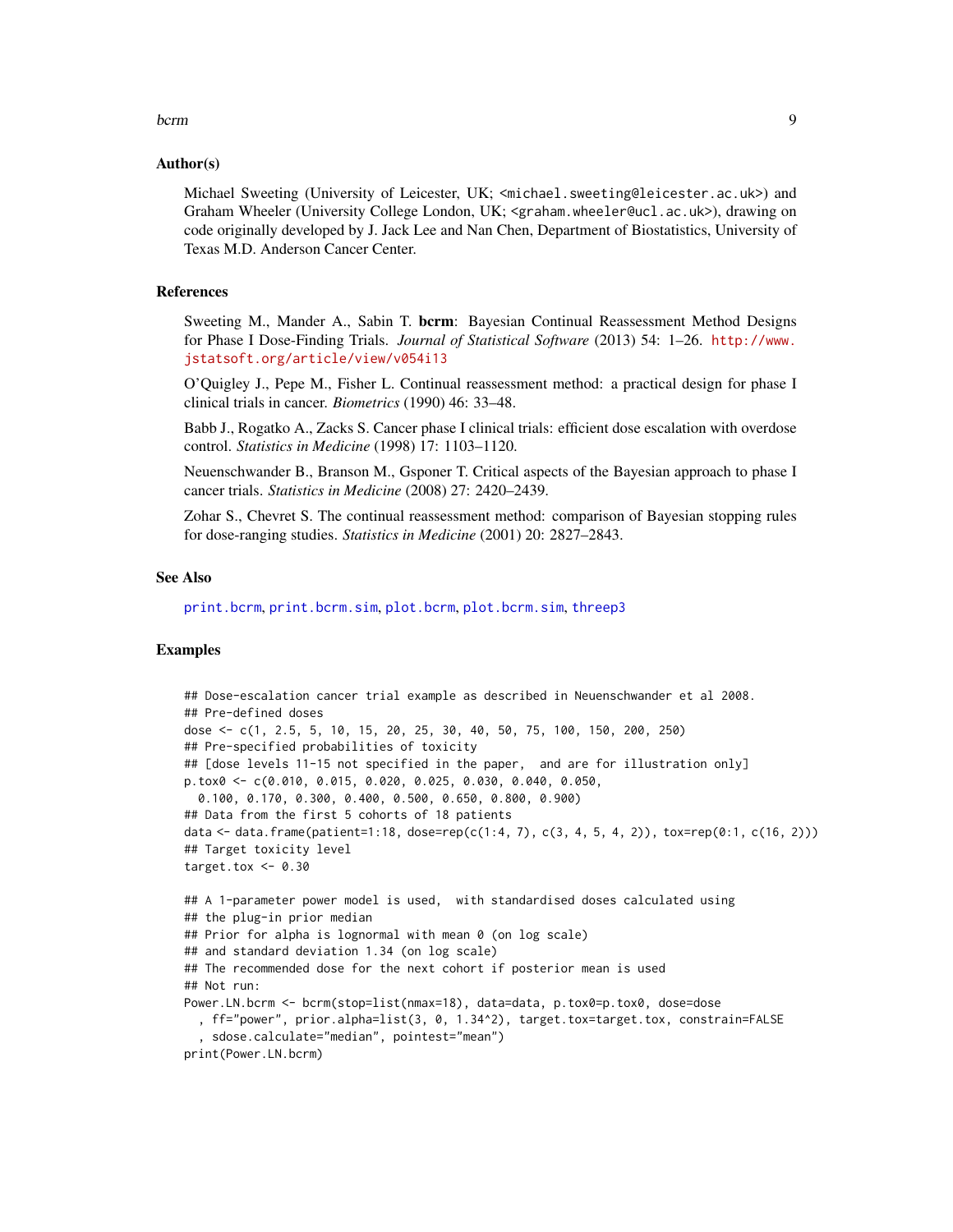```
plot(Power.LN.bcrm)
```

```
## End(Not run)
```

```
## Simulate 10 replicate trials of size 36 (cohort size 3) using this design
## with constraint (i.e. no dose-skipping) and starting at lowest dose
## True probabilities of toxicity are set to pre-specified probabilities (p.tox0)
## Not run:
Power.LN.bcrm.sim <- bcrm(stop=list(nmax=36), p.tox0=p.tox0, dose=dose, ff="power"
  , prior.alpha=list(3, 0, 1.34^2), target.tox=target.tox, constrain=TRUE
 , sdose.calculate="median", pointest="mean", start=1, simulate=TRUE, nsims=10, truep=p.tox0)
print(Power.LN.bcrm.sim)
plot(Power.LN.bcrm.sim)
## End(Not run)
## Comparing this CRM design with the standard 3+3 design
## (only considering the first 12 dose levels)
## Not run:
Power.LN.bcrm.compare.sim <- bcrm(stop=list(nmax=36), p.tox0=p.tox0[1:12], dose=dose[1:12]
  , ff="power", prior.alpha=list(3, 0, 1.34^2), target.tox=target.tox, constrain=TRUE
  , sdose.calculate="median", pointest="mean", start=1, simulate=TRUE, nsims=50
  , truep=p.tox0[1:12], threep3=TRUE)
print(Power.LN.bcrm.compare.sim, threep3=TRUE)
plot(Power.LN.bcrm.compare.sim, threep3=TRUE)
## End(Not run)
## A 2-parameter model, using priors as specified in Neuenschwander et al 2008.
## Posterior mean used to choose the next dose
## Standardised doses using reference dose, 250mg
sdose \leq -\log(\text{dose}/250)## Bivariate lognormal prior for two parameters
mu <- c(2.15, 0.52)
Sigma <- rbind(c(0.84^2, 0.134), c(0.134, 0.80^2))## Using rjags (requires JAGS to be installed)
## Not run:
TwoPLogistic.mean.bcrm <- bcrm(stop=list(nmax=18), data=data, sdose=sdose
  , dose=dose, ff="logit2", prior.alpha=list(4, mu, Sigma), target.tox=target.tox
  , constrain=FALSE, pointest="mean", method="rjags")
print(TwoPLogistic.mean.bcrm)
plot(TwoPLogistic.mean.bcrm)
## End(Not run)
## A 2-parameter model, using an EWOC design with feasibility bound (MTD quantile)
## of 0.25 to choose the next dose
## Using rjags (requires JAGS to be installed)
## Not run:
TwoPLogistic.EWOC0.25.bcrm <- bcrm(stop=list(nmax=18), data=data, sdose=sdose, dose=dose
   , ff="logit2", prior.alpha=list(4, mu, Sigma), target.tox=target.tox, constrain=FALSE
    , pointest=0.25, method="rjags")
print(TwoPLogistic.EWOC0.25.bcrm)
```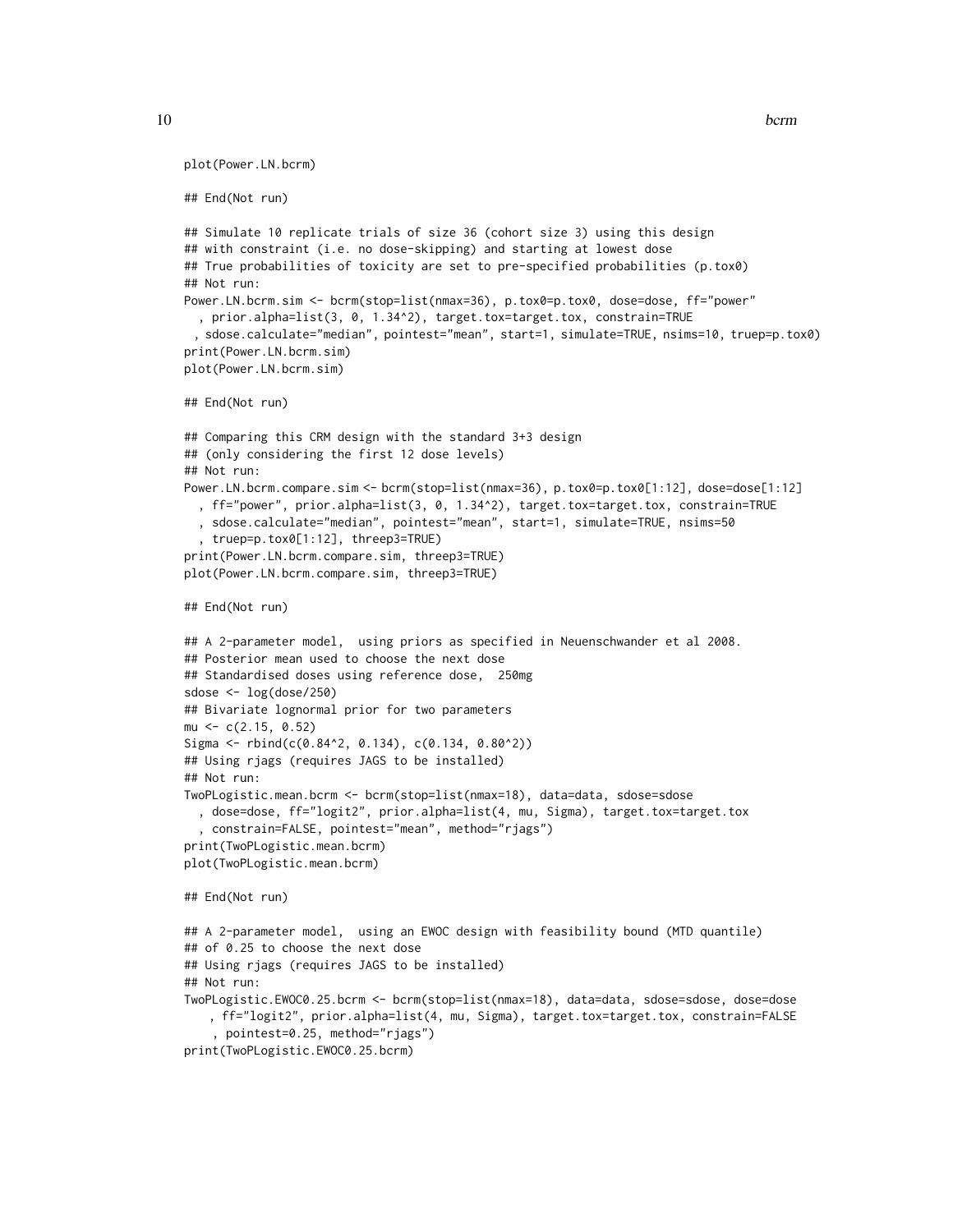#### <span id="page-10-0"></span> $find.x$  11

```
plot(TwoPLogistic.EWOC0.25.bcrm)
## End(Not run)
## A 2-parameter model, using a loss function based on intervals of toxicity to choose
## the next dose
## Using rjags (requires JAGS to be installed)
## Not run:
## Toxicity cut-points
tox.cutpoints <-c(0.2, 0.35, 0.6)## Losses associated with toxicity intervals
## [0, 0.2]=1, (0.2, 0.35]=0, (0.35, 0.6]=1, (0.6, 1]=2
loss \leftarrow c(1, 0, 1, 2)TwoPLogistic.tox.intervals.bcrm <- bcrm(stop=list(nmax=18), data=data, sdose=sdose
  , dose=dose, ff="logit2", prior.alpha=list(4, mu, Sigma), target.tox=target.tox
  , constrain=FALSE, tox.cutpoints=tox.cutpoints, loss=loss, method="rjags")
print(TwoPLogistic.tox.intervals.bcrm)
plot(TwoPLogistic.tox.intervals.bcrm)
## Greater loss associated with overdosing and unacceptable toxicity
## [0, 0.2]=1, (0.2, 0.35]=0, (0.35, 0.6]=2, (0.6, 1]=4
loss2 \leq c(1, 0, 2, 4)TwoPLogistic.tox.intervals.2.bcrm <- bcrm(stop=list(nmax=18), data=data, sdose=sdose
  , dose=dose, ff="logit2", prior.alpha=list(4, mu, Sigma), target.tox=target.tox
   , constrain=FALSE, tox.cutpoints=tox.cutpoints, loss=loss2, method="rjags")
print(TwoPLogistic.tox.intervals.2.bcrm)
plot(TwoPLogistic.tox.intervals.2.bcrm)
```
## End(Not run)

<span id="page-10-1"></span>

find.x *Obtain samples from the maximum tolerated dose (MTD) distribution.*

# **Description**

Given a posterior (or prior) sample of the parameters, this function inverts the given functional form to obtain samples from the MTD distribution.

#### Usage

find.x(ff, ptox, alpha)

# Arguments

ff A string indicating the functional form of the dose-response curve. Options are ht 1-parameter hyperbolic tangent logit1 1-parameter logistic power 1-parameter power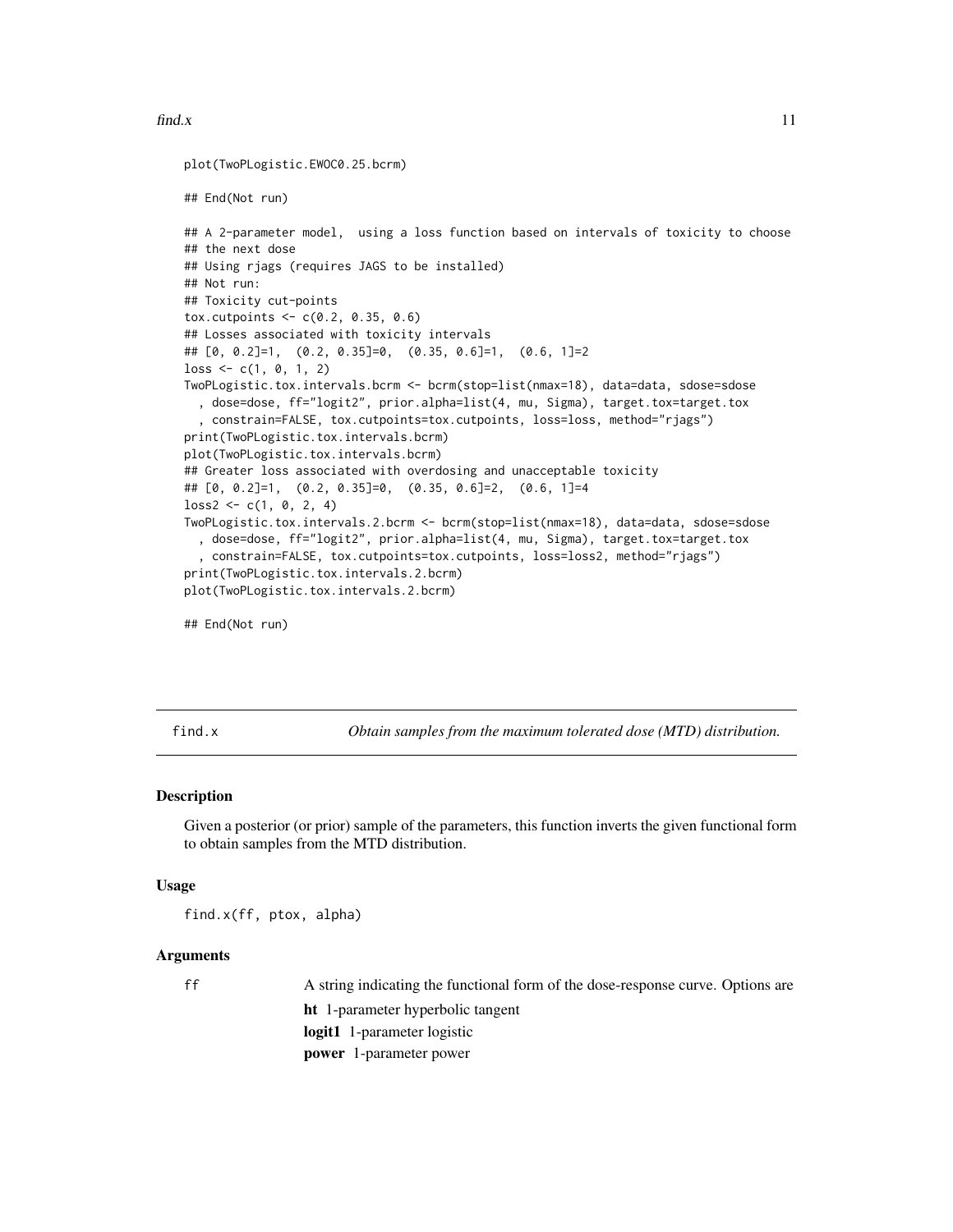<span id="page-11-0"></span>

|       | <b>logit2</b> 2-parameter logistic                                                                                             |
|-------|--------------------------------------------------------------------------------------------------------------------------------|
| ptox  | The required probability of DLT. For example, if the MTD distribution is sought<br>then set ptox to the target toxicity level. |
| alpha | A sample from the posterior (or prior) distribution of the parameter(s).                                                       |

# Details

Given a posterior (or prior) sample of the parameters, this function inverts the given functional form to obtain samples from the MTD distribution or any other targeted quantile.

#### Author(s)

Michael Sweeting <mjs212@medschl.cam.ac.uk> (University of Cambridge, UK), drawing on code originally developed by J. Jack Lee and Nan Chen, Department of Biostatistics, the University of Texas M. D. Anderson Cancer Center

# References

Sweeting M., Mander A., Sabin T. bcrm: Bayesian Continual Reassessment Method Designs for Phase I Dose-Finding Trials. *Journal of Statistical Software* (2013) 54: 1–26. [http://www.](http://www.jstatsoft.org/article/view/v054i13) [jstatsoft.org/article/view/v054i13](http://www.jstatsoft.org/article/view/v054i13)

# See Also

[bcrm](#page-2-1), [getprior](#page-12-1), [Posterior.exact](#page-18-1), [Posterior.BRugs](#page-16-1), [Posterior.R2WinBUGS](#page-21-1)

# Examples

```
## Dose-escalation cancer trial example as described in Neuenschwander et al 2008.
## Pre-defined doses
dose <- c(1, 2.5, 5, 10, 15, 20, 25, 30, 40, 50, 75, 100, 150, 200, 250)
## Pre-specified probabilities of toxicity
## [dose levels 11-15 not specified in the paper, and are for illustration only]
p.tox0 <- c(0.010, 0.015, 0.020, 0.025, 0.030, 0.040, 0.050,
  0.100, 0.170, 0.300, 0.400, 0.500, 0.650, 0.800, 0.900)
## Data from the first 5 cohorts of 18 patients
tox <- c(0, 0, 0, 0, 0, 0, 2, 0, 0, 0, 0, 0, 0, 0, 0)
notox <- c(3, 4, 5, 4, 0, 0, 0, 0, 0, 0, 0, 0, 0, 0, 0)
## Target toxicity level
target.tox <-0.30## Prior distribution for the MTD given a lognormal(0, 1.34^2) distribution for alpha
## and a power model functional form
prior.alpha <- list(3, 0, 1.34^2)
ff <- "power"
samples.alpha <- getprior(prior.alpha, 2000)
mtd <- find.x(ff, target.tox, alpha=samples.alpha)
hist(mtd)
```
## Standardised doses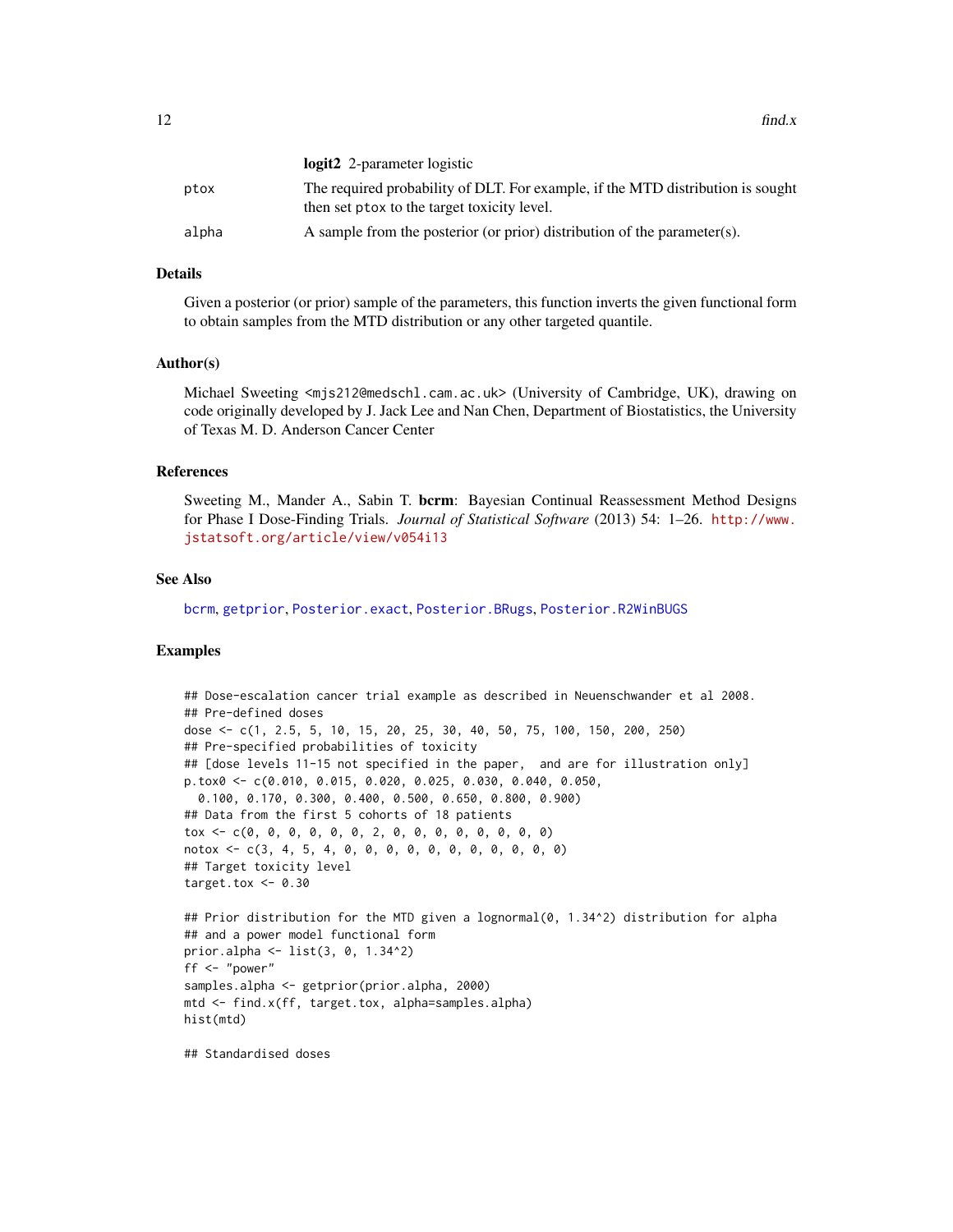#### <span id="page-12-0"></span>getprior that the set of the set of the set of the set of the set of the set of the set of the set of the set of the set of the set of the set of the set of the set of the set of the set of the set of the set of the set of

```
sdose <- find.x(ff, p.tox0, alpha=1)
## Posterior distribution of the MTD (on standardised dose scale) using data
## from the cancer trial described in Neuenschwander et al 2008.
## Using rjags
## Not run:
posterior.samples <- Posterior.rjags(tox, notox, sdose, ff, prior.alpha
  , burnin.itr=2000, production.itr=2000)
posterior.mtd <- find.x(ff, target.tox, alpha=posterior.samples)
hist(posterior.mtd)
```

```
## End(Not run)
```
<span id="page-12-1"></span>getprior *Samples from the specified prior distribution.*

# Description

A sample of specified size is obtained from the prior distribution.

# Usage

getprior(prior.alpha, n)

# **Arguments**

| prior.alpha | A list of length 3 containing the distributional information for the prior. The first<br>element is a number from 1-4 specifying the type of distribution. Options are                                         |
|-------------|----------------------------------------------------------------------------------------------------------------------------------------------------------------------------------------------------------------|
|             | 1. Gamma(a, b), where a=shape, b=scale: mean=a*b, variance=a*b*b                                                                                                                                               |
|             | 2. Uniform $(a, b)$ , where a=min, b=max                                                                                                                                                                       |
|             | 3. Lognormal(a, b), where a=mean on the log scale, b=variance on the log<br>scale                                                                                                                              |
|             | 4. Bivariate Lognormal(a, b), where a=mean vector on the log scale, b=Variance-<br>covariance matrix on the log scale. This prior should be used only in con-<br>junction with a two-parameter logistic model. |
|             | The second and third elements of the list are the parameters a and b, respectively.                                                                                                                            |
| n           | The number of samples.                                                                                                                                                                                         |
|             |                                                                                                                                                                                                                |

# Details

A vector of size n is returned from the specified prior distribution.

# Author(s)

Michael Sweeting <mjs212@medschl.cam.ac.uk> (University of Cambridge, UK), drawing on code originally developed by J. Jack Lee and Nan Chen, Department of Biostatistics, the University of Texas M. D. Anderson Cancer Center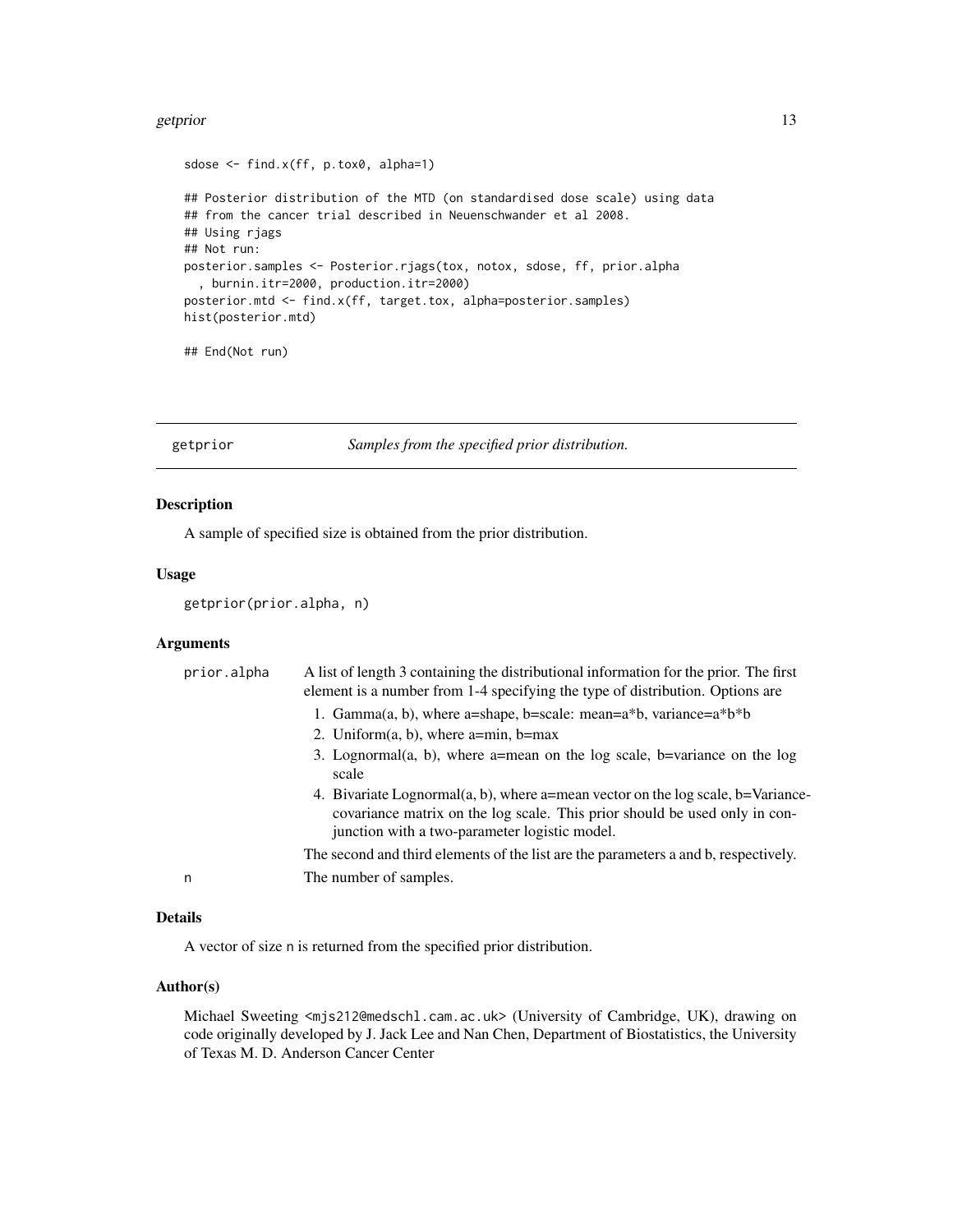# <span id="page-13-0"></span>References

Sweeting M., Mander A., Sabin T. bcrm: Bayesian Continual Reassessment Method Designs for Phase I Dose-Finding Trials. *Journal of Statistical Software* (2013) 54: 1–26. [http://www.](http://www.jstatsoft.org/article/view/v054i13) [jstatsoft.org/article/view/v054i13](http://www.jstatsoft.org/article/view/v054i13)

# See Also

[bcrm](#page-2-1), [find.x](#page-10-1)

# Examples

```
prior.alpha <- list(1, 1, 1)
samples.alpha <- getprior(prior.alpha, 2000)
hist(samples.alpha)
```
<span id="page-13-1"></span>plot.bcrm *Plot the estimated dose-toxicity curve*

#### Description

The estimated dose-toxicity curve using the Bayesian continuous reassessment method is plotted for the patients thus far recruited into the trial

# Usage

## S3 method for class 'bcrm'  $plot(x, file = NULL, each = FALSE, trajectory = FALSE,$ ...)

#### Arguments

| $\mathsf{x}$ | An object of class "bcrm", as returned by bcrm                                                                                                        |
|--------------|-------------------------------------------------------------------------------------------------------------------------------------------------------|
| file         | File name where the dose-response plots are stored, in a pdf format. The pro-<br>gram will amend the current sample size to the end of the file name. |
| each         | Should posterior summaries be plotted after each recruited cohort? Defaults to<br>FALSE.                                                              |
| trajectory   | Should the sequential dose trajectory of the recruited patients be plotted, along<br>with the observed toxicities? Defaults to FALSE.                 |
| $\cdot$      | Further arguments passed to or from other methods                                                                                                     |

# Details

The estimated 2.5%, 25%, 50%, 75%, 97.5% quantiles of the probability of toxicity are plotted for each dose. Additionally, a histogram of the number of toxicities and non-toxicities is plotted at each experimented dose.

If trajectory = TRUE then the sequential dose trajectory and observed toxicities are plotted.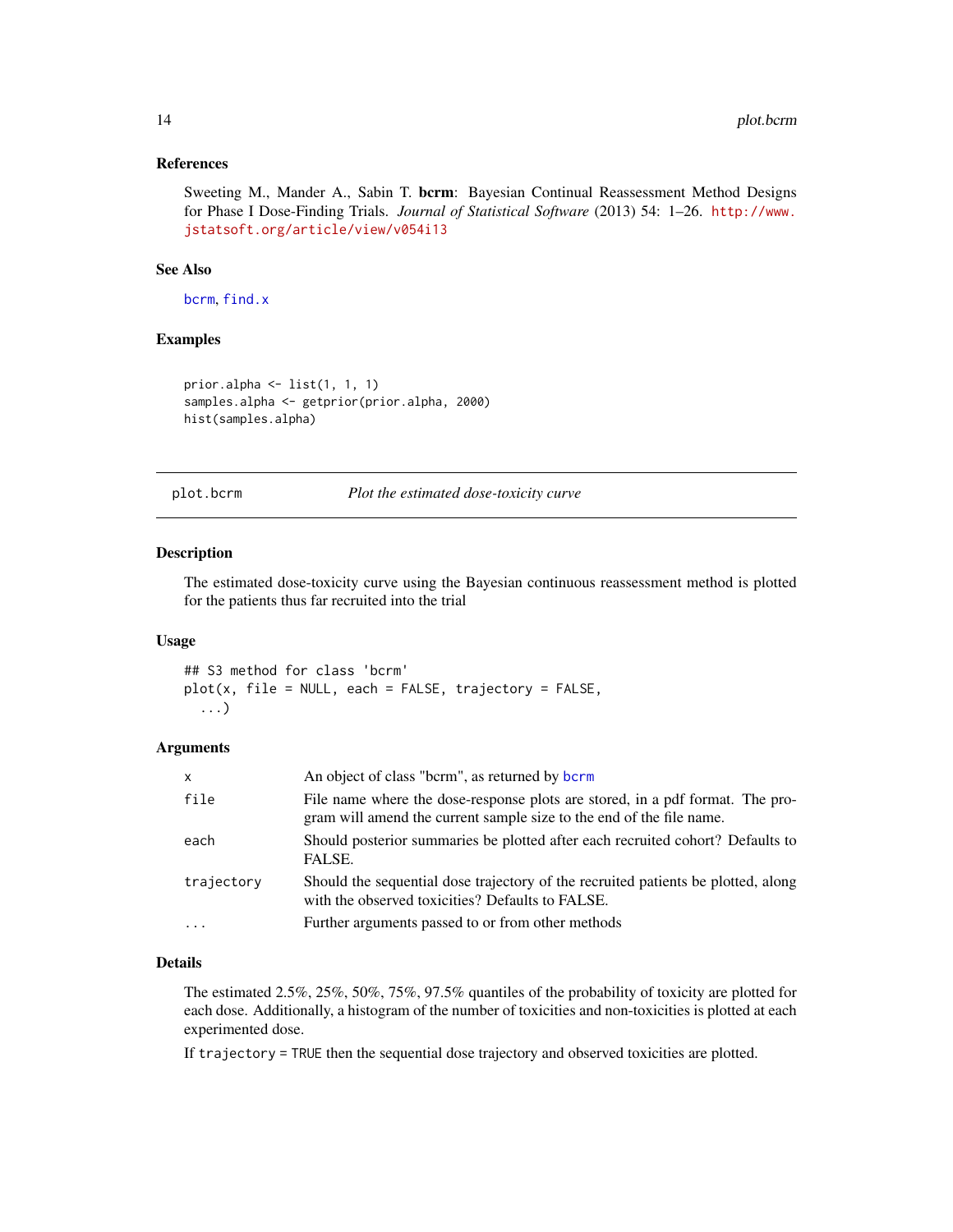# <span id="page-14-0"></span>plot.bcrm.sim 15

# Author(s)

Michael Sweeting <mjs212@medschl.cam.ac.uk> (University of Cambridge, UK)

#### **References**

Sweeting M., Mander A., Sabin T. bcrm: Bayesian Continual Reassessment Method Designs for Phase I Dose-Finding Trials. *Journal of Statistical Software* (2013) 54: 1–26. [http://www.](http://www.jstatsoft.org/article/view/v054i13) [jstatsoft.org/article/view/v054i13](http://www.jstatsoft.org/article/view/v054i13)

# See Also

[bcrm](#page-2-1)

<span id="page-14-1"></span>plot.bcrm.sim *Plot the operating characteristics from the simulated trials*

# Description

Plots of the operating characteristics obtained from a CRM simulation.

## Usage

```
## S3 method for class 'bcrm.sim'
plot(x, trajectories = FALSE, file = NULL,
  threep3 = FALSE, ...)
```
#### Arguments

| X            | An object of class "bcrm.sim", as returned by bcrm when conducting a simula-<br>tion.                                            |
|--------------|----------------------------------------------------------------------------------------------------------------------------------|
| trajectories | Should a summary plot of the trajectories of administered dose levels be plotted?<br>Defaults to FALSE.                          |
| file         | File name where the operating characteristic plot is stored, in a pdf format.                                                    |
| threep3      | Should operating characteristics of a standard 3+3 rule-based design be plotted<br>alongside the bcrm design? Defaults to FALSE. |
| $\cdot$      | Further arguments passed to or from other methods                                                                                |

#### Details

This function plots the sample size distribution (if variable), the experimentation distribution, the recommended dose distribution and the percentage of subjects who experience the toxicity outcome (dose-limiting toxicity). If trajectories = TRUE then summary statistics of administered dose levels for each patient are plotted instead. If threep3 = TRUE then the operating characteristics of the standard 3+3 design are plotted alongside those of the bcrm design (see [threep3](#page-28-1) for more details).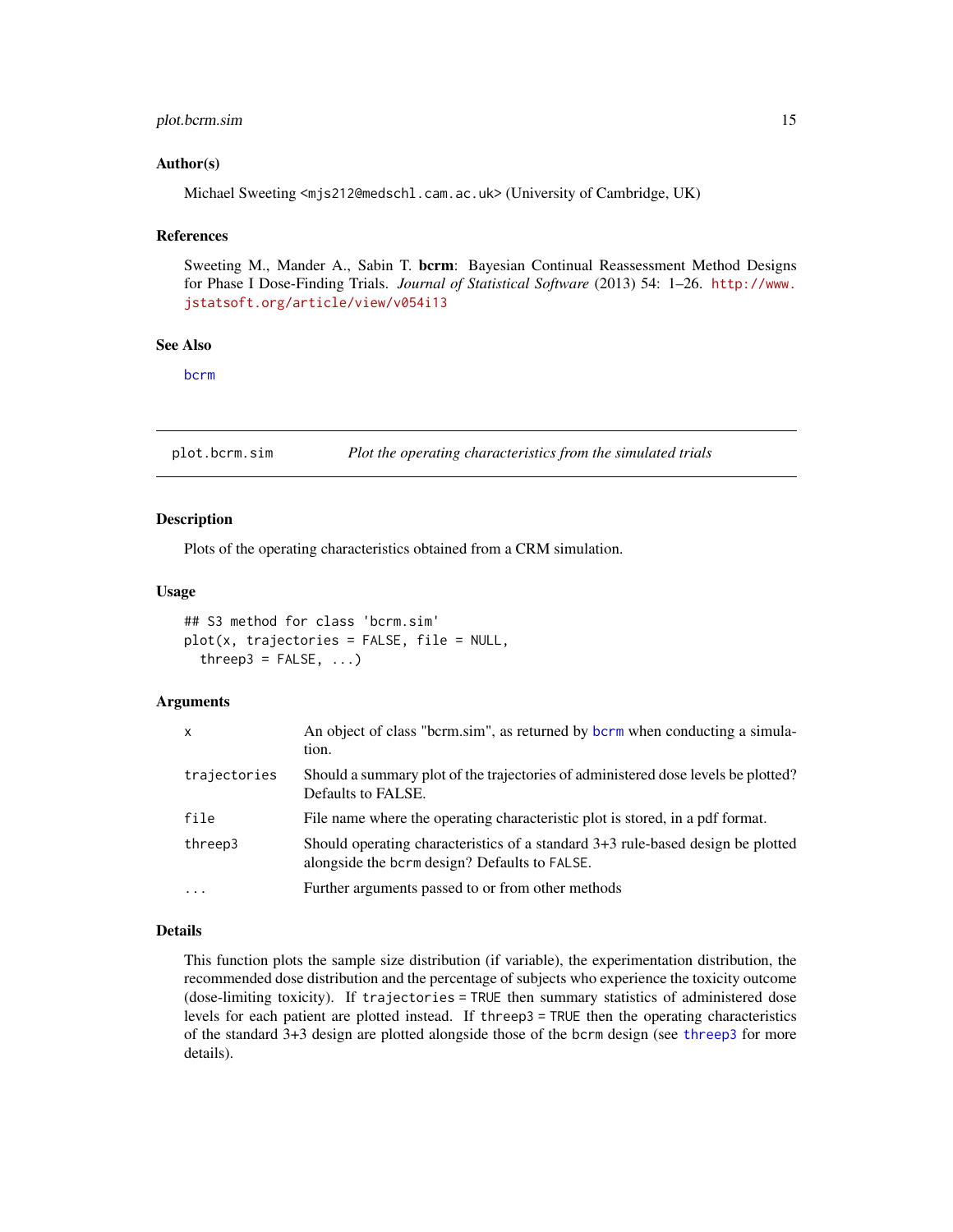# <span id="page-15-0"></span>Author(s)

Michael Sweeting <mjs212@medschl.cam.ac.uk> (University of Cambridge, UK)

#### **References**

Sweeting M., Mander A., Sabin T. bcrm: Bayesian Continual Reassessment Method Designs for Phase I Dose-Finding Trials. *Journal of Statistical Software* (2013) 54: 1–26. [http://www.](http://www.jstatsoft.org/article/view/v054i13) [jstatsoft.org/article/view/v054i13](http://www.jstatsoft.org/article/view/v054i13)

# See Also

[print.bcrm.sim](#page-25-2), [bcrm](#page-2-1), [threep3](#page-28-1)

<span id="page-15-1"></span>plot.threep3 *Plot the operating characteristics from a standard 3+3 trial*

#### Description

Plots of the operating characteristics obtained from a standard 3+3 trial, using [threep3](#page-28-1)

### Usage

## S3 method for class 'threep3'  $plot(x, file = NULL, ...)$ 

# Arguments

|          | An object of class "threep3", as returned by threep3.                         |
|----------|-------------------------------------------------------------------------------|
| file     | File name where the operating characteristic plot is stored, in a pdf format. |
| $\cdots$ | Further arguments passed to or from other methods                             |

# Details

This function plots the sample size distribution, the experimentation distribution, the recommended dose distribution and the percentage of subjects who experience the toxicity outcome (dose-limiting toxicity) for the standard 3+3 trial.

# Author(s)

Michael Sweeting <mjs212@medschl.cam.ac.uk> (University of Cambridge, UK)

# References

Sweeting M., Mander A., Sabin T. bcrm: Bayesian Continual Reassessment Method Designs for Phase I Dose-Finding Trials. *Journal of Statistical Software* (2013) 54: 1–26. [http://www.](http://www.jstatsoft.org/article/view/v054i13) [jstatsoft.org/article/view/v054i13](http://www.jstatsoft.org/article/view/v054i13)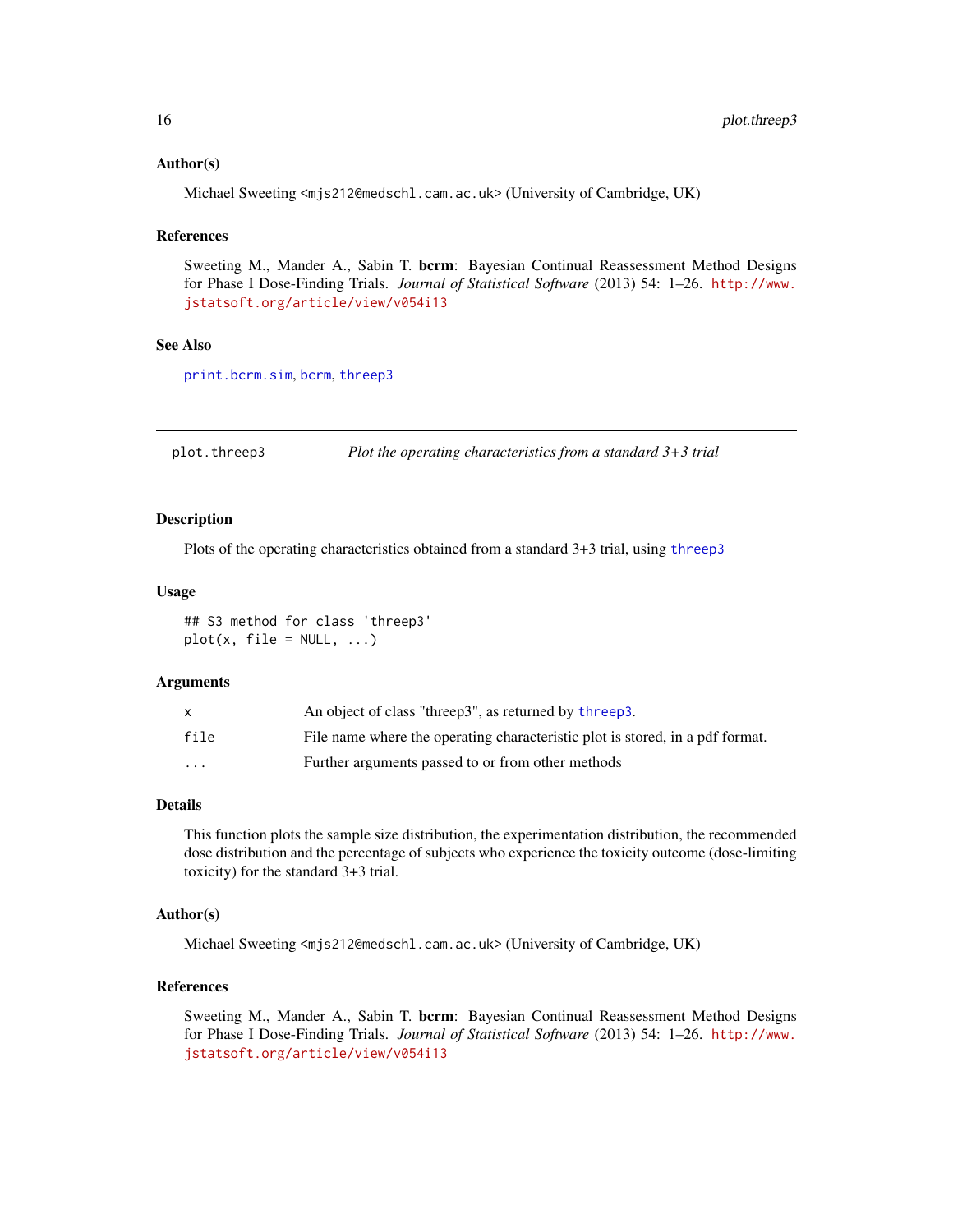# <span id="page-16-0"></span>Posterior.BRugs 17

# See Also

[threep3](#page-28-1)

<span id="page-16-1"></span>Posterior.BRugs *Returns samples from the posterior distributions of each model parameter using OpenBUGS.*

# Description

If ff = "logit2" (i.e. a two-parameter logistic model is used), a matrix of dimensions production.itrby-2 is returned (the first and second columns containing the posterior samples for the intercept and slope parameters respectively). Otherwise, a vector of length production.itr is returned.

# Usage

```
Posterior.BRugs(tox, notox, sdose, ff, prior.alpha, burnin.itr,
 production.itr)
```
# Arguments

| tox         | A vector of length k showing the number of patient who had toxicities at each<br>dose level                                                                                                                    |
|-------------|----------------------------------------------------------------------------------------------------------------------------------------------------------------------------------------------------------------|
| notox       | A vector of length k showing the number of patients who did not have toxicities<br>at each dose level                                                                                                          |
| sdose       | A vector of length k listing the standardised doses to be used in the CRM model.                                                                                                                               |
| ff          | A string indicating the functional form of the dose-response curve. Options are                                                                                                                                |
|             | ht 1-parameter hyperbolic tangent<br>logit1 1-parameter logistic<br><b>power</b> 1-parameter power<br>logit2 2-parameter logistic                                                                              |
| prior.alpha | A list of length 3 containing the distributional information for the prior. The first<br>element is a number from 1-4 specifying the type of distribution. Options are                                         |
|             | 1. Gamma(a, b), where a=shape, b=scale: mean=a*b, variance=a*b*b                                                                                                                                               |
|             | 2. Uniform $(a, b)$ , where a=min, b=max                                                                                                                                                                       |
|             | 3. Lognormal $(a, b)$ , where a=mean on the log scale, b=variance on the log<br>scale                                                                                                                          |
|             | 4. Bivariate Lognormal(a, b), where a=mean vector on the log scale, b=Variance-<br>covariance matrix on the log scale. This prior should be used only in con-<br>junction with a two-parameter logistic model. |
|             | The second and third elements of the list are the parameters a and b, respectively.                                                                                                                            |
| burnin.itr  | Number of burn-in iterations (default 2000).                                                                                                                                                                   |
|             | production.itr Number of production iterations (default 2000).                                                                                                                                                 |
|             |                                                                                                                                                                                                                |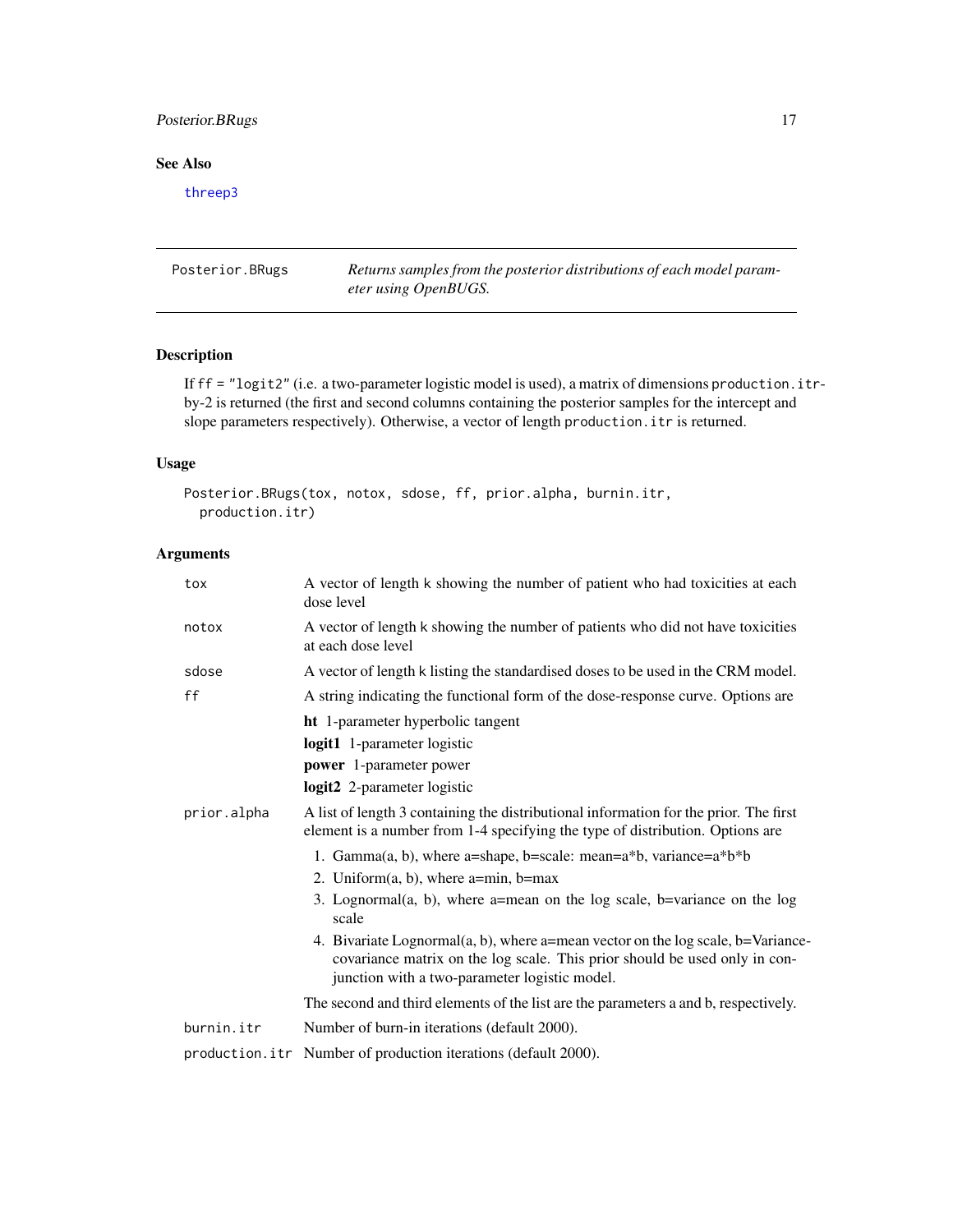#### <span id="page-17-0"></span>Author(s)

Michael Sweeting <mjs212@medschl.cam.ac.uk> (University of Cambridge, UK), drawing on code originally developed by J. Jack Lee and Nan Chen, Department of Biostatistics, the University of Texas M. D. Anderson Cancer Center

#### References

Sweeting M., Mander A., Sabin T. bcrm: Bayesian Continual Reassessment Method Designs for Phase I Dose-Finding Trials. *Journal of Statistical Software* (2013) 54: 1–26. [http://www.](http://www.jstatsoft.org/article/view/v054i13) [jstatsoft.org/article/view/v054i13](http://www.jstatsoft.org/article/view/v054i13)

# See Also

[bcrm](#page-2-1), [find.x](#page-10-1)

# Examples

```
## Dose-escalation cancer trial example as described in Neuenschwander et al 2008.
## Pre-defined doses
dose <- c(1, 2.5, 5, 10, 15, 20, 25, 30, 40, 50, 75, 100, 150, 200, 250)
## Pre-specified probabilities of toxicity
## [dose levels 11-15 not specified in the paper, and are for illustration only]
p.tox0 <- c(0.010, 0.015, 0.020, 0.025, 0.030, 0.040, 0.050,
  0.100, 0.170, 0.300, 0.400, 0.500, 0.650, 0.800, 0.900)
## Data from the first 5 cohorts of 18 patients
tox <- c(0, 0, 0, 0, 0, 0, 2, 0, 0, 0, 0, 0, 0, 0, 0)
notox <- c(3, 4, 5, 4, 0, 0, 0, 0, 0, 0, 0, 0, 0, 0, 0)
## Target toxicity level
target.tox <-0.30## Prior distribution for the MTD given a lognormal(0, 1.34^2) distribution for alpha
## and a power model functional form
prior.alpha <- list(3, 0, 1.34^2)
ff <- "power"
samples.alpha <- getprior(prior.alpha, 2000)
mtd <- find.x(ff, target.tox, alpha=samples.alpha)
hist(mtd)
## Standardised doses
sdose <- find.x(ff, p.tox0, alpha=1)
## Posterior distribution of the MTD (on standardised dose scale) using data
## from the cancer trial described in Neuenschwander et al 2008.
## Using BRugs
## Not run:
posterior.samples <- Posterior.BRugs(tox, notox, sdose, ff, prior.alpha
  , burnin.itr=2000, production.itr=2000)
## End(Not run)
```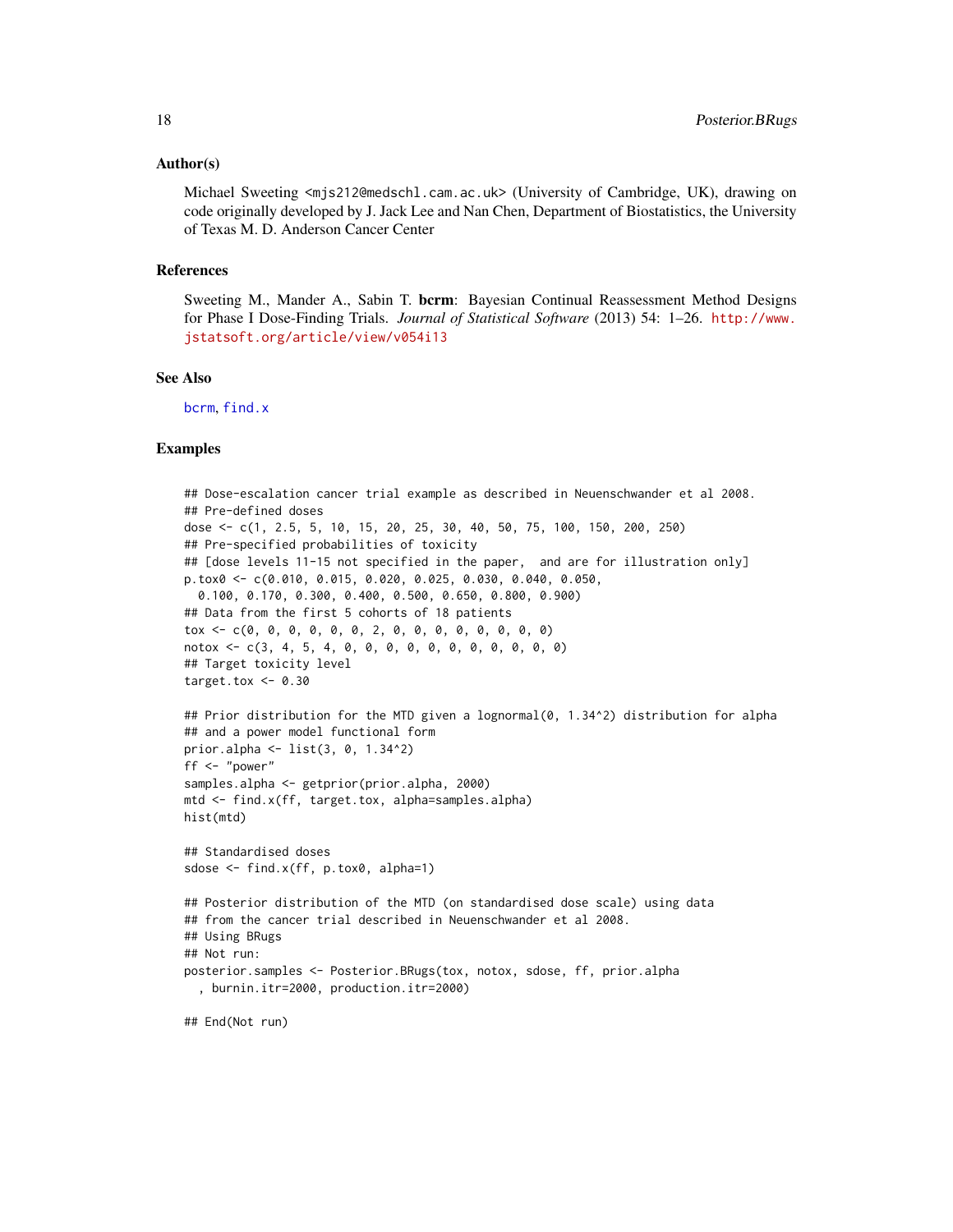<span id="page-18-1"></span><span id="page-18-0"></span>Posterior.exact Returns posterior mean parameter value and summaries of distribu*tions for probability of DLT at each dose level*

# Description

Returns posterior mean parameter value and summaries of distributions for probability of DLT at each dose level

# Usage

Posterior.exact(tox, notox, sdose, ff, prior.alpha)

# Arguments

| tox         | A vector of length k showing the number of patient who had toxicities at each<br>dose level                                                                                                                                                                                                                                                                                                                                       |
|-------------|-----------------------------------------------------------------------------------------------------------------------------------------------------------------------------------------------------------------------------------------------------------------------------------------------------------------------------------------------------------------------------------------------------------------------------------|
| notox       | A vector of length k showing the number of patients who did not have toxicities<br>at each dose level                                                                                                                                                                                                                                                                                                                             |
| sdose       | A vector of length k listing the standardised doses to be used in the CRM model.                                                                                                                                                                                                                                                                                                                                                  |
| ff          | A string indicating the functional form of the dose-response curve. Options are                                                                                                                                                                                                                                                                                                                                                   |
|             | <b>ht</b> 1-parameter hyperbolic tangent<br>logit1 1-parameter logistic<br><b>power</b> 1-parameter power<br>logit2 2-parameter logistic                                                                                                                                                                                                                                                                                          |
| prior.alpha | A list of length 3 containing the distributional information for the prior. The first<br>element is a number from 1-4 specifying the type of distribution. Options are                                                                                                                                                                                                                                                            |
|             | 1. Gamma(a, b), where a=shape, b=scale: mean= $a^*b$ , variance= $a^*b^*b$<br>2. Uniform $(a, b)$ , where a=min, b=max<br>3. Lognormal $(a, b)$ , where a=mean on the log scale, b=variance on the log<br>scale<br>4. Bivariate Lognormal(a, b), where a=mean vector on the log scale, b=Variance-<br>covariance matrix on the log scale. This prior should be used only in con-<br>junction with a two-parameter logistic model. |
|             |                                                                                                                                                                                                                                                                                                                                                                                                                                   |

The second and third elements of the list are the parameters a and b, respectively.

# Author(s)

Michael Sweeting <mjs212@medschl.cam.ac.uk> (University of Cambridge, UK), drawing on code originally developed by J. Jack Lee and Nan Chen, Department of Biostatistics, the University of Texas M. D. Anderson Cancer Center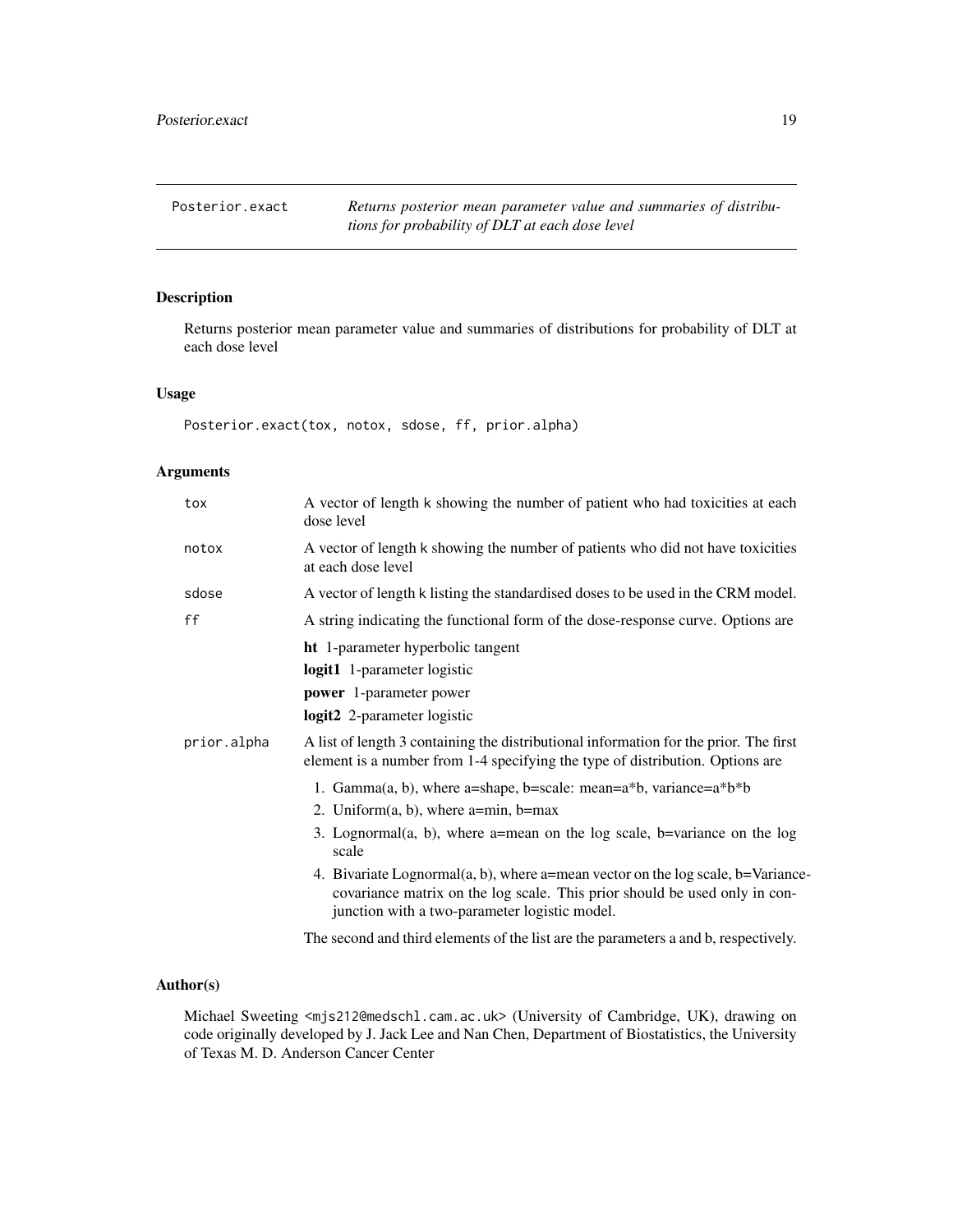#### <span id="page-19-0"></span>References

Sweeting M., Mander A., Sabin T. berm: Bayesian Continual Reassessment Method Designs for Phase I Dose-Finding Trials. *Journal of Statistical Software* (2013) 54: 1–26. [http://www.](http://www.jstatsoft.org/article/view/v054i13) [jstatsoft.org/article/view/v054i13](http://www.jstatsoft.org/article/view/v054i13)

#### See Also

[bcrm](#page-2-1), [find.x](#page-10-1)

# Examples

```
## Dose-escalation cancer trial example as described in Neuenschwander et al 2008.
## Pre-defined doses
dose <- c(1, 2.5, 5, 10, 15, 20, 25, 30, 40, 50, 75, 100, 150, 200, 250)
## Pre-specified probabilities of toxicity
## [dose levels 11-15 not specified in the paper, and are for illustration only]
p.tox0 <- c(0.010, 0.015, 0.020, 0.025, 0.030, 0.040, 0.050,
 0.100, 0.170, 0.300, 0.400, 0.500, 0.650, 0.800, 0.900)
## Data from the first 5 cohorts of 18 patients
tox <- c(0, 0, 0, 0, 0, 0, 2, 0, 0, 0, 0, 0, 0, 0, 0)
notox <- c(3, 4, 5, 4, 0, 0, 0, 0, 0, 0, 0, 0, 0, 0, 0)
## Target toxicity level
target.tox <-0.30## Prior distribution for the MTD given a lognormal(0, 1.34^2) distribution for alpha
## and a power model functional form
prior.alpha <- list(3, 0, 1.34^2)
ff <- "power"
samples.alpha <- getprior(prior.alpha, 2000)
mtd <- find.x(ff, target.tox, alpha=samples.alpha)
hist(mtd)
## Standardised doses
sdose <- find.x(ff, p.tox0, alpha=1)
## Posterior distribution of the MTD (on standardised dose scale) using data
## from the cancer trial described in Neuenschwander et al 2008.
posterior.samples <- Posterior.exact(tox, notox, sdose, ff, prior.alpha)
```
Posterior.exact.sim *Returns posterior mean parameter value and summaries of distributions for probability of DLT at each dose level*

#### **Description**

Returns posterior mean parameter value and summaries of distributions for probability of DLT at each dose level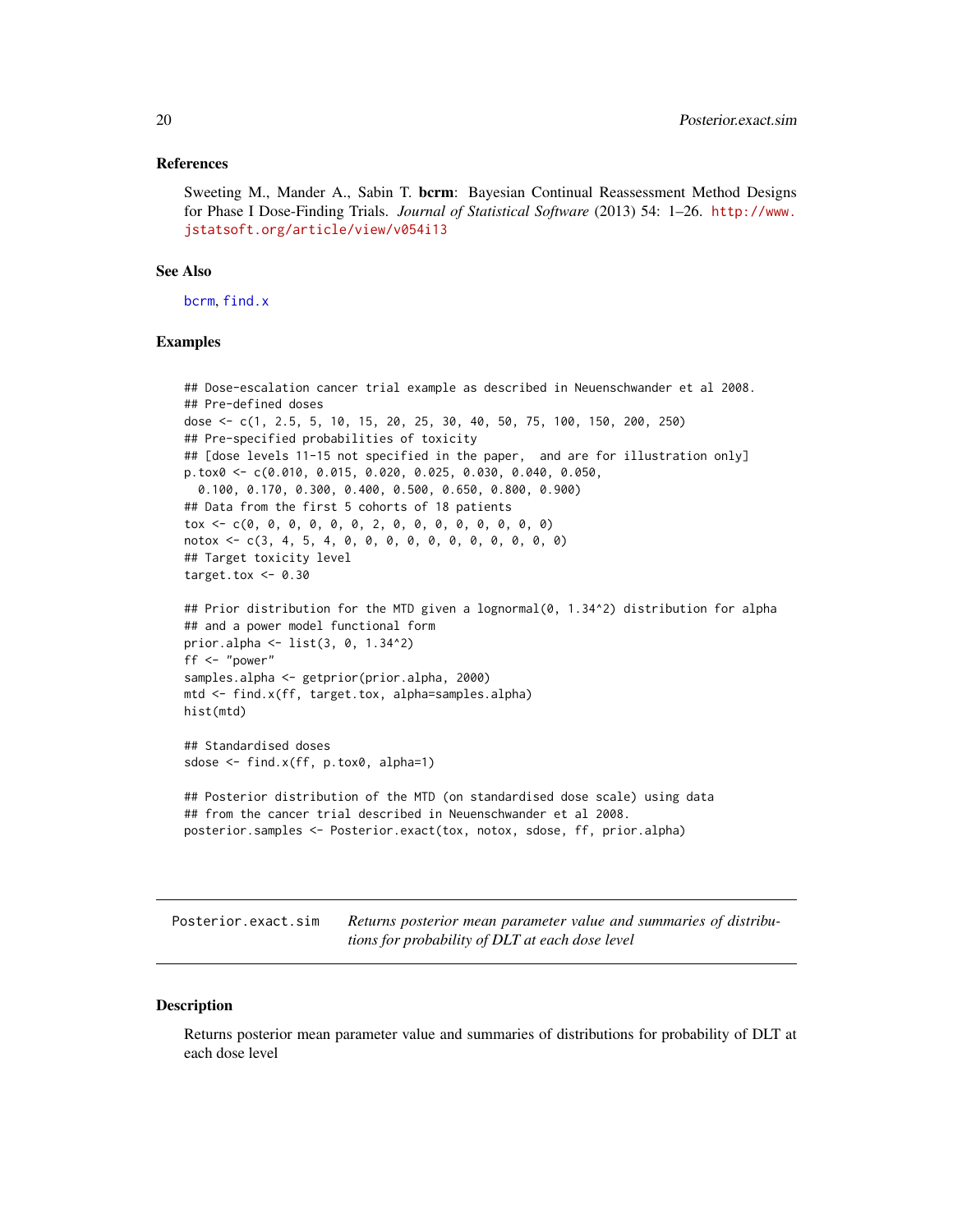# Usage

Posterior.exact.sim(tox, notox, sdose, ff, prior.alpha, pointest)

# Arguments

| tox         | A vector of length k showing the number of patient who had toxicities at each<br>dose level                                                                                                                                                                                                                                                                                                                                                                                                                                                                                                                                                                                                                                |
|-------------|----------------------------------------------------------------------------------------------------------------------------------------------------------------------------------------------------------------------------------------------------------------------------------------------------------------------------------------------------------------------------------------------------------------------------------------------------------------------------------------------------------------------------------------------------------------------------------------------------------------------------------------------------------------------------------------------------------------------------|
| notox       | A vector of length k showing the number of patients who did not have toxicities<br>at each dose level                                                                                                                                                                                                                                                                                                                                                                                                                                                                                                                                                                                                                      |
| sdose       | A vector of length k listing the standardised doses to be used in the CRM model.                                                                                                                                                                                                                                                                                                                                                                                                                                                                                                                                                                                                                                           |
| ff          | A string indicating the functional form of the dose-response curve. Options are                                                                                                                                                                                                                                                                                                                                                                                                                                                                                                                                                                                                                                            |
|             | <b>ht</b> 1-parameter hyperbolic tangent<br>logit1 1-parameter logistic                                                                                                                                                                                                                                                                                                                                                                                                                                                                                                                                                                                                                                                    |
|             | power 1-parameter power<br>logit2 2-parameter logistic                                                                                                                                                                                                                                                                                                                                                                                                                                                                                                                                                                                                                                                                     |
| prior.alpha | A list of length 3 containing the distributional information for the prior. The first<br>element is a number from 1-4 specifying the type of distribution. Options are                                                                                                                                                                                                                                                                                                                                                                                                                                                                                                                                                     |
|             | 1. Gamma $(a, b)$ , where a=shape, b=scale: mean=a*b, variance=a*b*b<br>2. Uniform $(a, b)$ , where a=min, b=max<br>3. Lognormal $(a, b)$ , where a=mean on the log scale, b=variance on the log<br>scale<br>4. Bivariate Lognormal(a, b), where a=mean vector on the log scale, b=Variance-<br>covariance matrix on the log scale. This prior should be used only in con-<br>junction with a two-parameter logistic model.                                                                                                                                                                                                                                                                                                |
|             | The second and third elements of the list are the parameters a and b, respectively.                                                                                                                                                                                                                                                                                                                                                                                                                                                                                                                                                                                                                                        |
| pointest    | Which summary estimate of the posterior distribution should be used to choose<br>the next dose. Options are "plugin" (default) where the posterior mean of<br>the model parameter(s) is plugged into the function form to obtain estimates of<br>toxicity, or "mean" where the posterior mean probabilities of toxicity are directly<br>used. Alternatively, a number between 0 and 1 can be specified representing the<br>quantile of the maximum tolerated dose (MTD) posterior distribution (e.g. 0.5<br>specifies the posterior median). This produces an Escalation With Overdose<br>Control (EWOC) design if the quantile is less than 0.5 (see details). Currently,<br>EWOC designs must be fit using MCMC methods. |

# Author(s)

Michael Sweeting <mjs212@medschl.cam.ac.uk> (University of Cambridge, UK), drawing on code originally developed by J. Jack Lee and Nan Chen, Department of Biostatistics, the University of Texas M. D. Anderson Cancer Center

# References

Sweeting M., Mander A., Sabin T. bcrm: Bayesian Continual Reassessment Method Designs for Phase I Dose-Finding Trials. *Journal of Statistical Software* (2013) 54: 1–26. [http://www.](http://www.jstatsoft.org/article/view/v054i13) [jstatsoft.org/article/view/v054i13](http://www.jstatsoft.org/article/view/v054i13)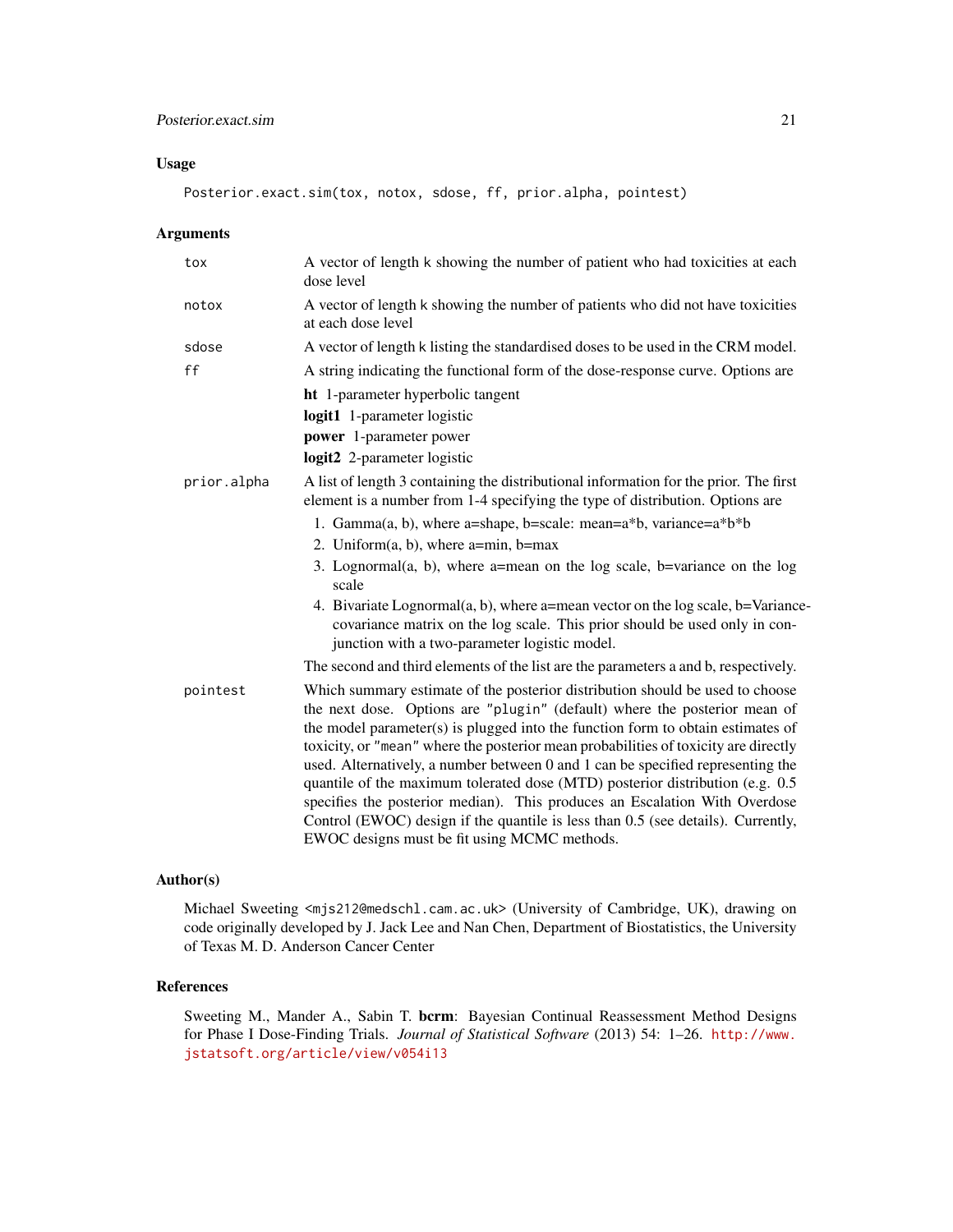### See Also

[bcrm](#page-2-1), [find.x](#page-10-1)

# Examples

```
## Dose-escalation cancer trial example as described in Neuenschwander et al 2008.
## Pre-defined doses
dose <- c(1, 2.5, 5, 10, 15, 20, 25, 30, 40, 50, 75, 100, 150, 200, 250)
## Pre-specified probabilities of toxicity
## [dose levels 11-15 not specified in the paper, and are for illustration only]
p.tox0 <- c(0.010, 0.015, 0.020, 0.025, 0.030, 0.040, 0.050,
  0.100, 0.170, 0.300, 0.400, 0.500, 0.650, 0.800, 0.900)
## Data from the first 5 cohorts of 18 patients
tox <- c(0, 0, 0, 0, 0, 0, 2, 0, 0, 0, 0, 0, 0, 0, 0)
notox <- c(3, 4, 5, 4, 0, 0, 0, 0, 0, 0, 0, 0, 0, 0, 0)
## Target toxicity level
target.tox <-0.30## Prior distribution for the MTD given a lognormal(0, 1.34^2) distribution for alpha
## and a power model functional form
prior.alpha <- list(3, 0, 1.34^2)
ff \leq "power"
samples.alpha <- getprior(prior.alpha, 2000)
mtd <- find.x(ff, target.tox, alpha=samples.alpha)
hist(mtd)
## Standardised doses
sdose <- find.x(ff, p.tox0, alpha=1)
point.est <- "plugin"
## Posterior distribution of the MTD (on standardised dose scale) using data
## from the cancer trial described in Neuenschwander et al 2008.
posterior.samples <- Posterior.exact.sim(tox, notox, sdose, ff, prior.alpha, point.est)
```
<span id="page-21-1"></span>Posterior.R2WinBUGS *Returns samples from the posterior distributions of each model parameter using WinBUGS*

# **Description**

If  $ff =$  "logit2" (i.e. a two-parameter logistic model is used), a matrix of dimensions production. it rby-2 is returned (the first and second columns containing the posterior samples for the intercept and slope parameters respectively). Otherwise, a vector of length production.itr is returned.

#### Usage

```
Posterior.R2WinBUGS(tox, notox, sdose, ff, prior.alpha, burnin.itr,
 production.itr, bugs.directory)
```
<span id="page-21-0"></span>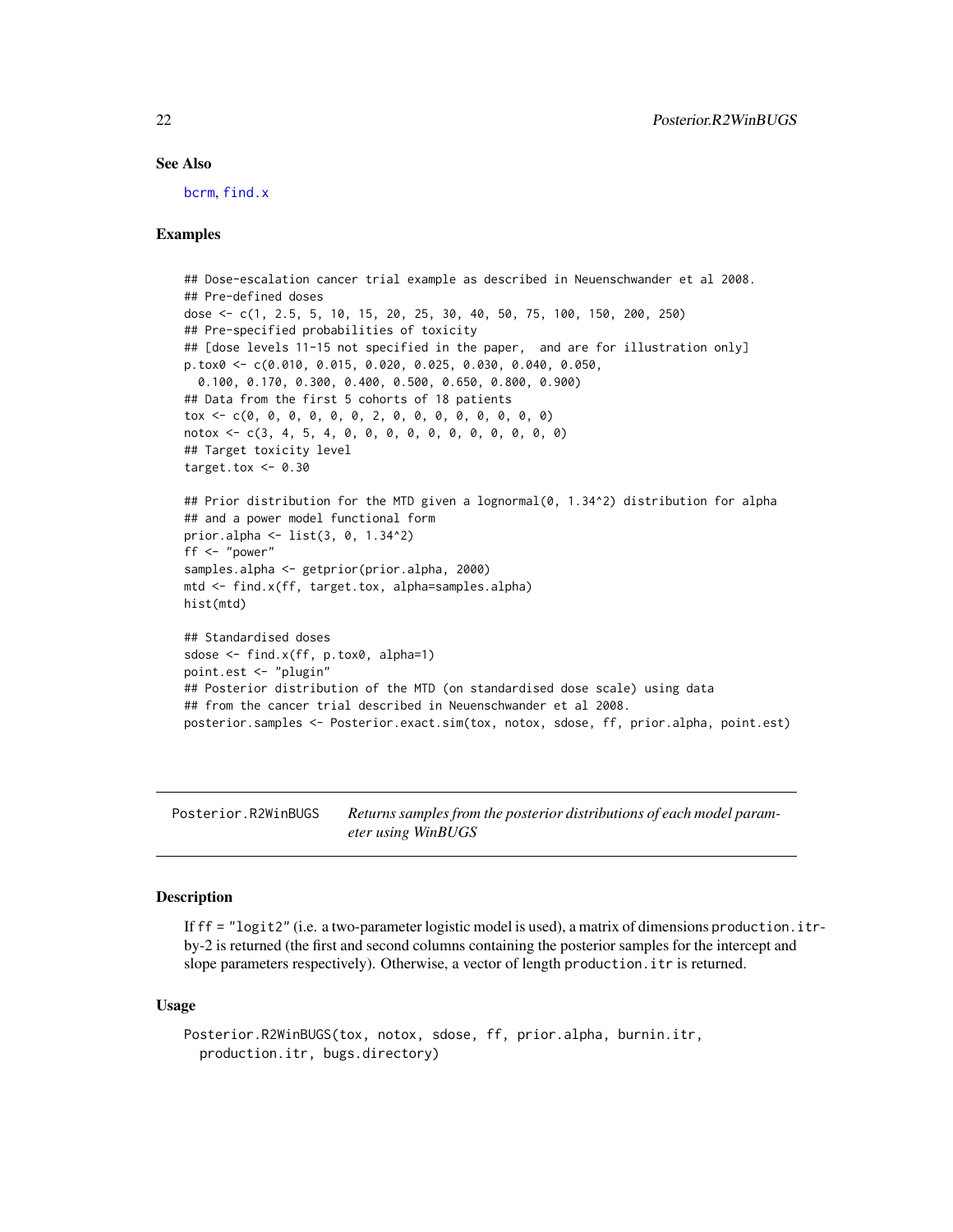# <span id="page-22-0"></span>Arguments

| tox         | A vector of length k showing the number of patient who had toxicities at each<br>dose level                                                                                                                    |
|-------------|----------------------------------------------------------------------------------------------------------------------------------------------------------------------------------------------------------------|
| notox       | A vector of length k showing the number of patients who did not have toxicities<br>at each dose level                                                                                                          |
| sdose       | A vector of length k listing the standardised doses to be used in the CRM model.                                                                                                                               |
| ff          | A string indicating the functional form of the dose-response curve. Options are                                                                                                                                |
|             | ht 1-parameter hyperbolic tangent                                                                                                                                                                              |
|             | logit1 1-parameter logistic                                                                                                                                                                                    |
|             | power 1-parameter power                                                                                                                                                                                        |
|             | logit2 2-parameter logistic                                                                                                                                                                                    |
| prior.alpha | A list of length 3 containing the distributional information for the prior. The first<br>element is a number from 1-4 specifying the type of distribution. Options are                                         |
|             | 1. Gamma(a, b), where a=shape, b=scale: mean=a*b, variance=a*b*b                                                                                                                                               |
|             | 2. Uniform $(a, b)$ , where a=min, b=max                                                                                                                                                                       |
|             | 3. Lognormal $(a, b)$ , where a=mean on the log scale, b=variance on the log<br>scale                                                                                                                          |
|             | 4. Bivariate Lognormal(a, b), where a=mean vector on the log scale, b=Variance-<br>covariance matrix on the log scale. This prior should be used only in con-<br>junction with a two-parameter logistic model. |
|             | The second and third elements of the list are the parameters a and b, respectively.                                                                                                                            |
| burnin.itr  | Number of burn-in iterations (default 2000).                                                                                                                                                                   |
|             | production.itr Number of production iterations (default 2000).                                                                                                                                                 |
|             | bugs.directory directory that contains the WinBUGS executable, defaults to C:/Program Files/WinBUGS14/                                                                                                         |

# Author(s)

Michael Sweeting <mjs212@medschl.cam.ac.uk> (University of Cambridge, UK), drawing on code originally developed by J. Jack Lee and Nan Chen, Department of Biostatistics, the University of Texas M. D. Anderson Cancer Center

# References

Sweeting M., Mander A., Sabin T. bcrm: Bayesian Continual Reassessment Method Designs for Phase I Dose-Finding Trials. *Journal of Statistical Software* (2013) 54: 1–26. [http://www.](http://www.jstatsoft.org/article/view/v054i13) [jstatsoft.org/article/view/v054i13](http://www.jstatsoft.org/article/view/v054i13)

# See Also

[bcrm](#page-2-1), [find.x](#page-10-1)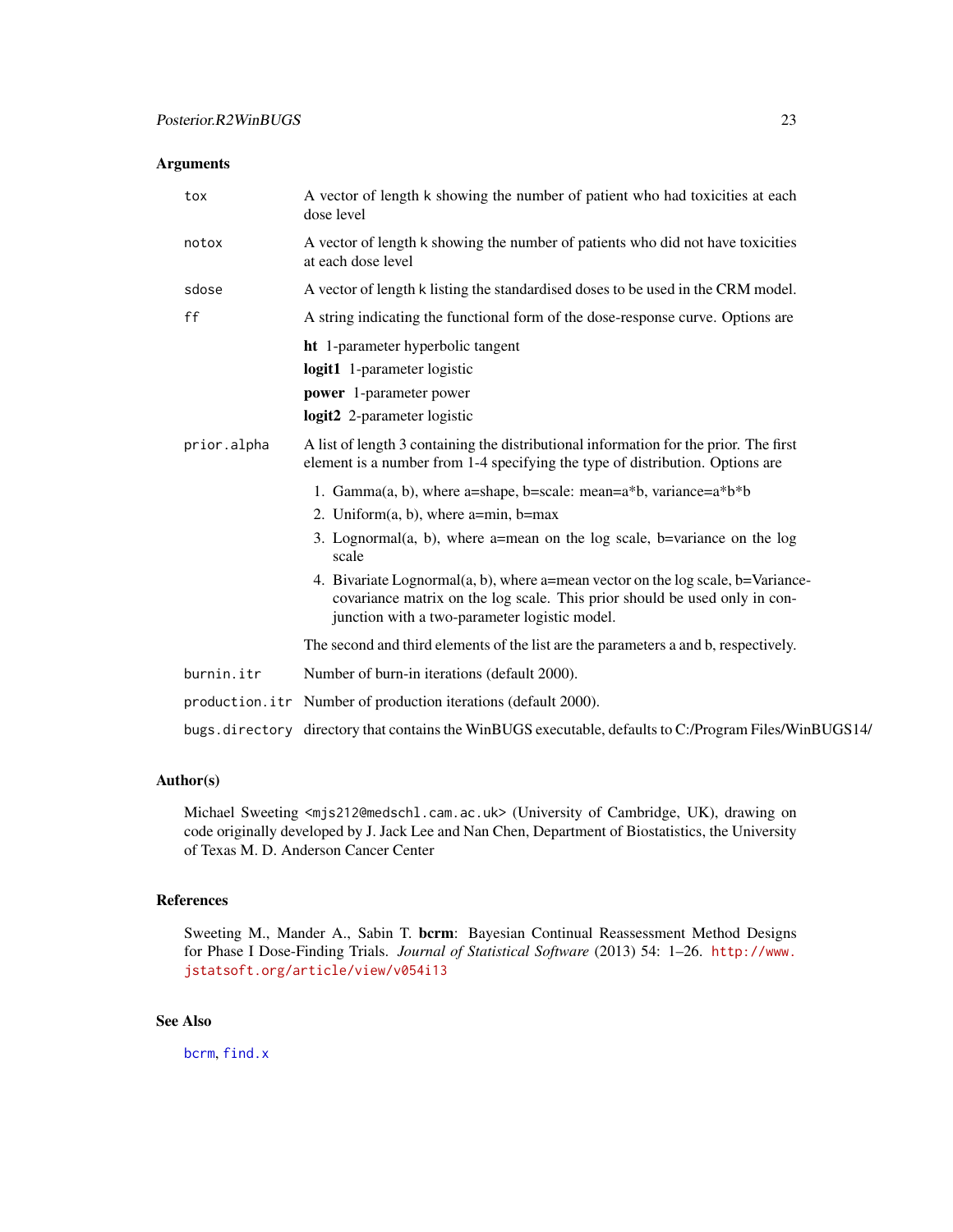# <span id="page-23-0"></span>Examples

```
## Dose-escalation cancer trial example as described in Neuenschwander et al 2008.
## Pre-defined doses
dose <- c(1, 2.5, 5, 10, 15, 20, 25, 30, 40, 50, 75, 100, 150, 200, 250)
## Pre-specified probabilities of toxicity
## [dose levels 11-15 not specified in the paper, and are for illustration only]
p.tox0 <- c(0.010, 0.015, 0.020, 0.025, 0.030, 0.040, 0.050,
 0.100, 0.170, 0.300, 0.400, 0.500, 0.650, 0.800, 0.900)
## Data from the first 5 cohorts of 18 patients
tox <- c(0, 0, 0, 0, 0, 0, 2, 0, 0, 0, 0, 0, 0, 0, 0)
notox <- c(3, 4, 5, 4, 0, 0, 0, 0, 0, 0, 0, 0, 0, 0, 0)
## Target toxicity level
target.tox <-0.30## Prior distribution for the MTD given a lognormal(0, 1.34^2) distribution for alpha
## and a power model functional form
prior.alpha <- list(3, 0, 1.34^2)
ff <- "power"
samples.alpha <- getprior(prior.alpha, 2000)
mtd <- find.x(ff, target.tox, alpha=samples.alpha)
hist(mtd)
## Standardised doses
sdose <- find.x(ff, p.tox0, alpha=1)
## Posterior distribution of the MTD (on standardised dose scale) using data
## from the cancer trial described in Neuenschwander et al 2008.
## Using R2WinBUGS
## Not run:
posterior.samples <- Posterior.R2WinBUGS(tox, notox, sdose, ff, prior.alpha
 , burnin.itr=2000, production.itr=2000, bugs.directory = "C:/Program Files/WinBUGS14/")
## End(Not run)
```
Posterior.rjags *Returns samples from the posterior distributions of each model parameter using JAGS.*

# Description

If  $ff =$  "logit2" (i.e. a two-parameter logistic model is used), a matrix of dimensions production. itrby-2 is returned (the first and second columns containing the posterior samples for the intercept and slope parameters respectively). Otherwise, a vector of length production.itr is returned.

#### Usage

```
Posterior.rjags(tox, notox, sdose, ff, prior.alpha, burnin.itr,
 production.itr)
```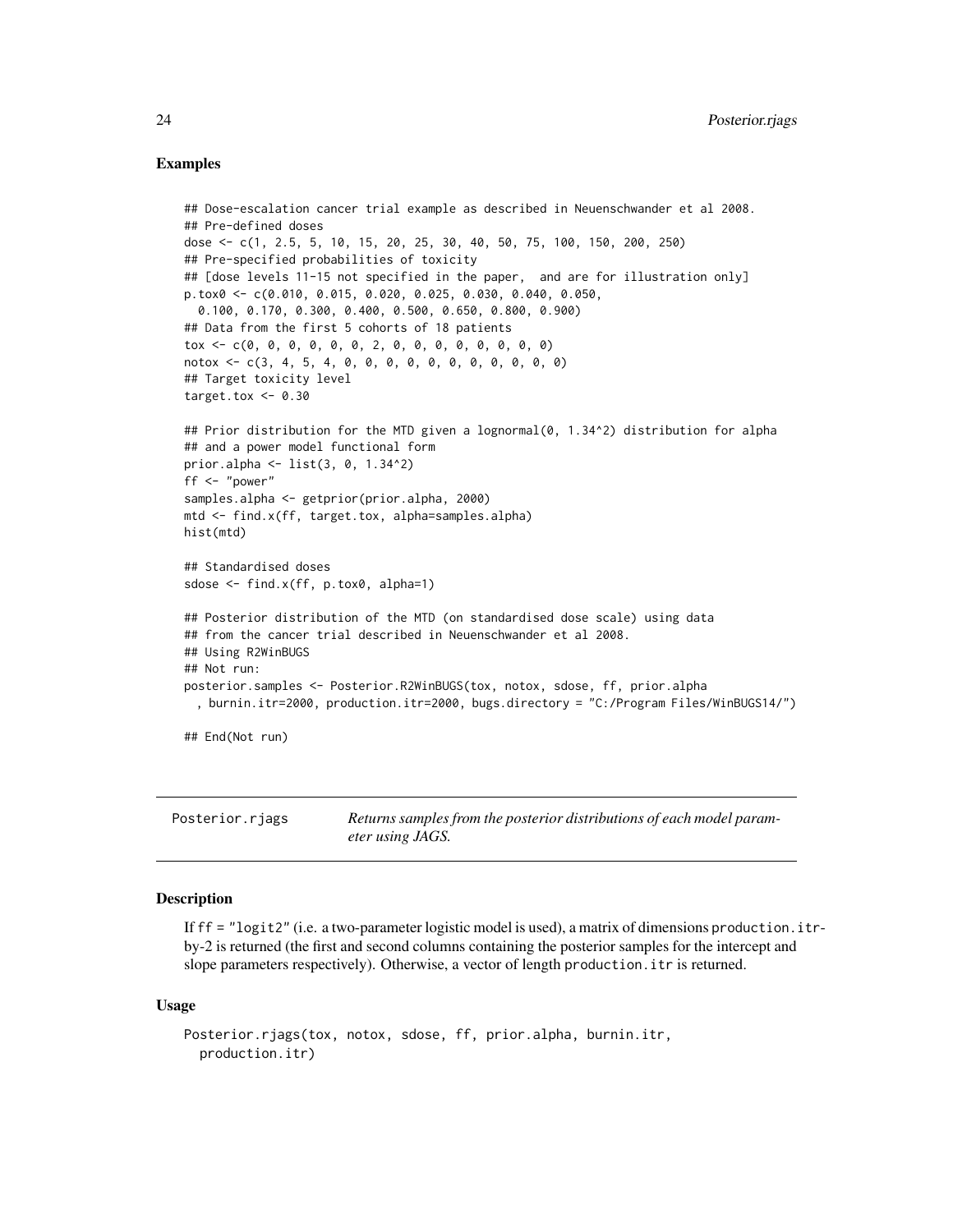# <span id="page-24-0"></span>Posterior.rjags 25

# Arguments

| tox         | A vector of length k showing the number of patient who had toxicities at each<br>dose level                                                                                                                    |
|-------------|----------------------------------------------------------------------------------------------------------------------------------------------------------------------------------------------------------------|
| notox       | A vector of length k showing the number of patients who did not have toxicities<br>at each dose level                                                                                                          |
| sdose       | A vector of length k listing the standardised doses to be used in the CRM model.                                                                                                                               |
| ff          | A string indicating the functional form of the dose-response curve. Options are                                                                                                                                |
|             | <b>ht</b> 1-parameter hyperbolic tangent<br>logit1 1-parameter logistic<br>power 1-parameter power<br>logit2 2-parameter logistic                                                                              |
| prior.alpha | A list of length 3 containing the distributional information for the prior. The first<br>element is a number from 1-4 specifying the type of distribution. Options are                                         |
|             | 1. Gamma $(a, b)$ , where a=shape, b=scale: mean=a*b, variance=a*b*b                                                                                                                                           |
|             | 2. Uniform $(a, b)$ , where a=min, b=max                                                                                                                                                                       |
|             | 3. Lognormal(a, b), where a=mean on the log scale, b=variance on the log<br>scale                                                                                                                              |
|             | 4. Bivariate Lognormal(a, b), where a=mean vector on the log scale, b=Variance-<br>covariance matrix on the log scale. This prior should be used only in con-<br>junction with a two-parameter logistic model. |
|             | The second and third elements of the list are the parameters a and b, respectively.                                                                                                                            |
| burnin.itr  | Number of burn-in iterations (default 2000).                                                                                                                                                                   |
|             |                                                                                                                                                                                                                |

production.itr Number of production iterations (default 2000).

# Author(s)

Michael Sweeting <mjs212@medschl.cam.ac.uk> (University of Cambridge, UK), drawing on code originally developed by J. Jack Lee and Nan Chen, Department of Biostatistics, the University of Texas M. D. Anderson Cancer Center

# References

Sweeting M., Mander A., Sabin T. bcrm: Bayesian Continual Reassessment Method Designs for Phase I Dose-Finding Trials. *Journal of Statistical Software* (2013) 54: 1–26. [http://www.](http://www.jstatsoft.org/article/view/v054i13) [jstatsoft.org/article/view/v054i13](http://www.jstatsoft.org/article/view/v054i13)

## See Also

[bcrm](#page-2-1), [find.x](#page-10-1)

# Examples

## Dose-escalation cancer trial example as described in Neuenschwander et al 2008. ## Pre-defined doses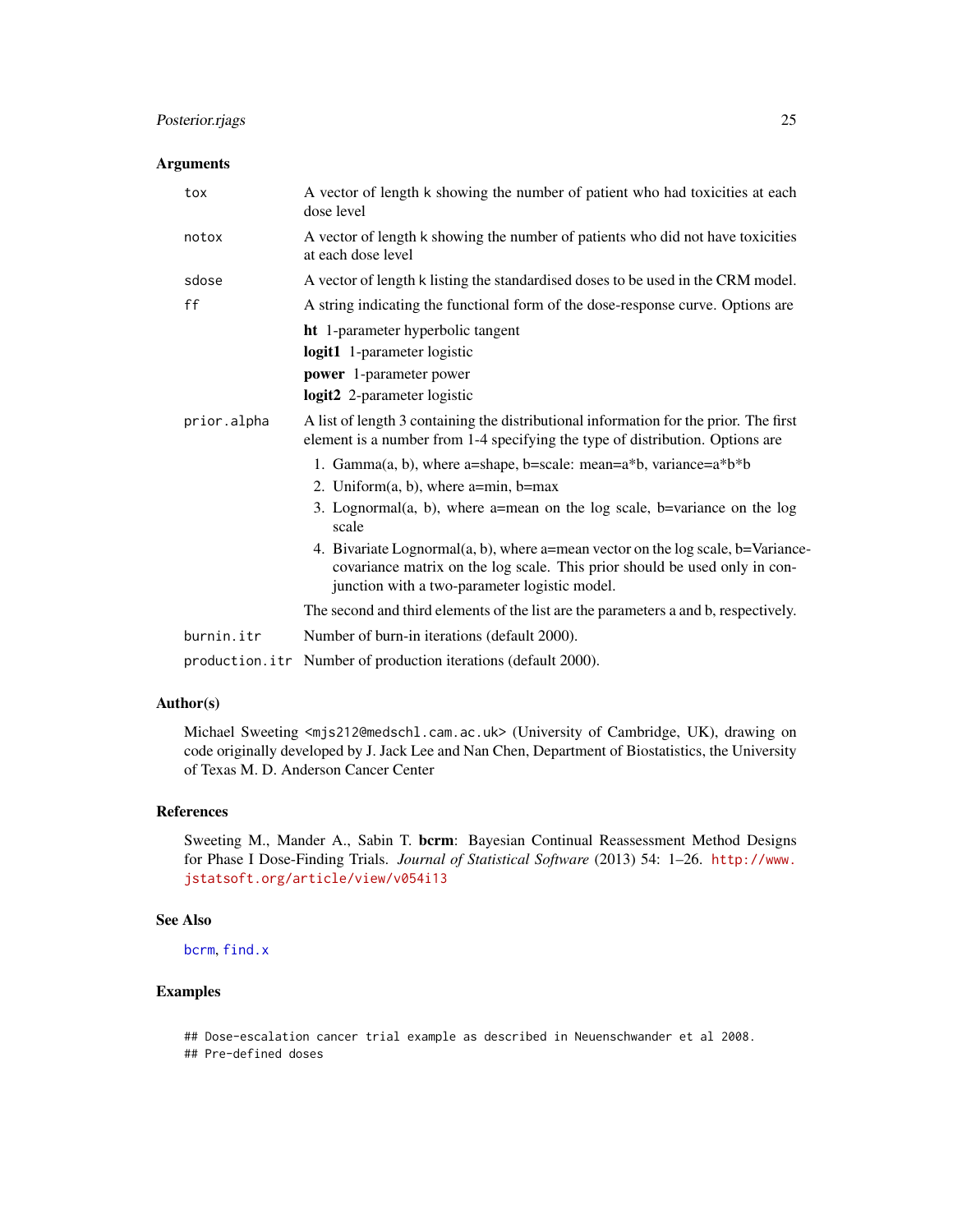```
26 print.bcrm
```

```
dose <- c(1, 2.5, 5, 10, 15, 20, 25, 30, 40, 50, 75, 100, 150, 200, 250)
## Pre-specified probabilities of toxicity
## [dose levels 11-15 not specified in the paper, and are for illustration only]
p.tox0 <- c(0.010, 0.015, 0.020, 0.025, 0.030, 0.040, 0.050,
  0.100, 0.170, 0.300, 0.400, 0.500, 0.650, 0.800, 0.900)
## Data from the first 5 cohorts of 18 patients
tox <- c(0, 0, 0, 0, 0, 0, 2, 0, 0, 0, 0, 0, 0, 0, 0)
notox <- c(3, 4, 5, 4, 0, 0, 0, 0, 0, 0, 0, 0, 0, 0, 0)
## Target toxicity level
target.tox <-0.30## Prior distribution for the MTD given a lognormal(0, 1.34^2) distribution for alpha
## and a power model functional form
prior.alpha <- list(3, 0, 1.34^2)
ff <- "power"
samples.alpha <- getprior(prior.alpha, 2000)
mtd <- find.x(ff, target.tox, alpha=samples.alpha)
hist(mtd)
## Standardised doses
sdose <- find.x(ff, p.tox0, alpha=1)
## Posterior distribution of the MTD (on standardised dose scale) using data
## from the cancer trial described in Neuenschwander et al 2008.
## Using rjags
## Not run:
posterior.samples <- Posterior.rjags(tox, notox, sdose, ff, prior.alpha
  , burnin.itr=2000, production.itr=2000)
## End(Not run)
```
<span id="page-25-1"></span>print.bcrm *Print information regarding a trial conducted using the Bayesian continuous reassessment method*

# <span id="page-25-2"></span>**Description**

Print method for a trial or series of trials conducted using a [bcrm](#page-2-1) model.

# Usage

```
## S3 method for class 'bcrm'
print(x, tax.cutpoints = NULL, trajectories = FALSE,threep3 = FALSE, ...)
```
# Arguments

x An object of class "bcrm" or "bcrm.sim" as returned by [bcrm](#page-2-1)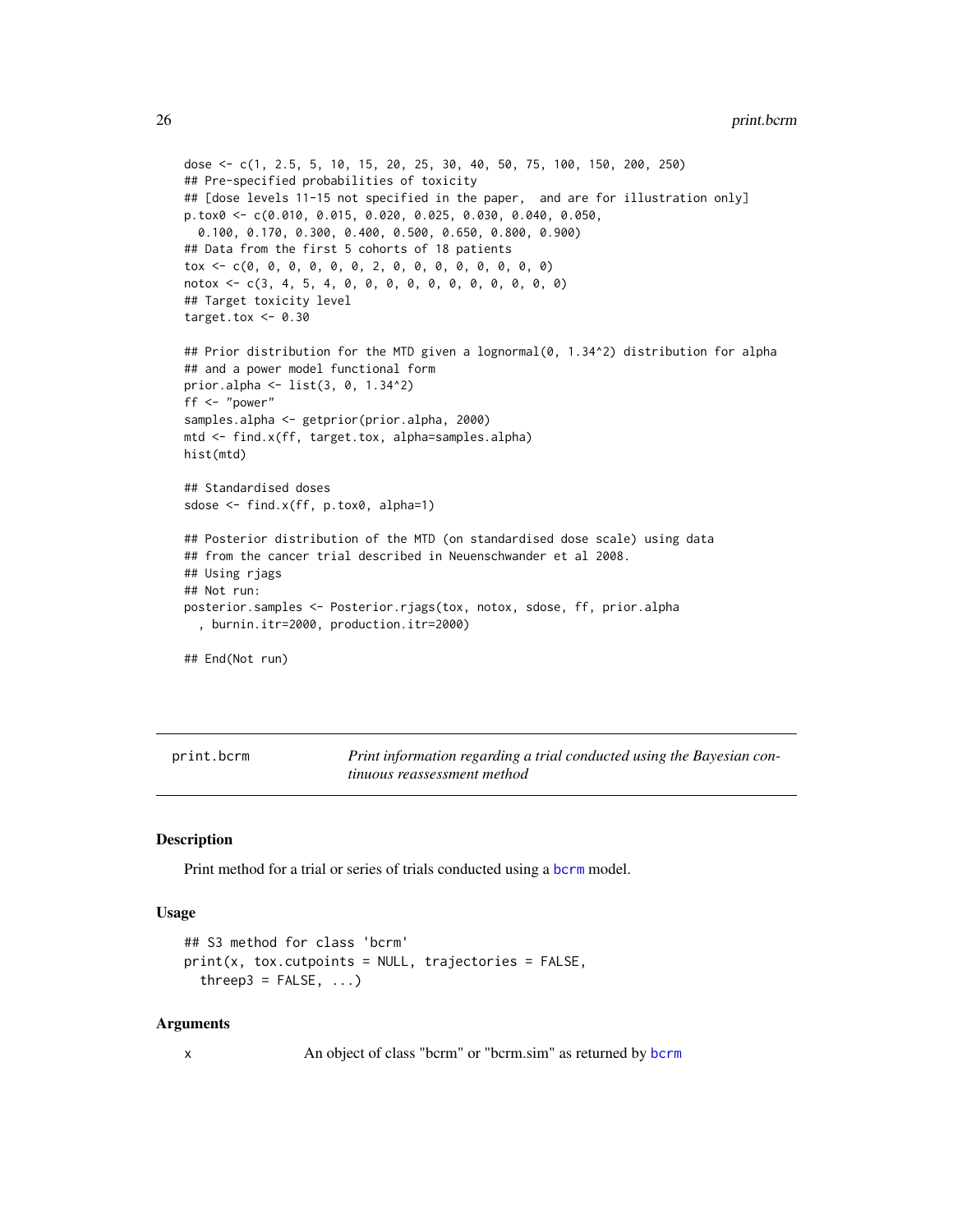#### <span id="page-26-0"></span>print.bcrm 27

| tox.cutpoints | An optional argument passed to print.bcrm.sim specifying the cutpoints of<br>toxicity for which the operating characteristics are to be categorised. Defaults<br>to seq(from= $0, \text{to}=1, \text{by}=0.2$ ) |
|---------------|-----------------------------------------------------------------------------------------------------------------------------------------------------------------------------------------------------------------|
| trajectories  | Should the individual simulation dose and outcome trajectories be returned?<br>Defaults to FALSE.                                                                                                               |
| threep3       | Should operating characteristics of a standard 3+3 rule-based design be dis-<br>played alongside those from the bcrm design? Defaults to FALSE.                                                                 |
| $\ddots$ .    | Further arguments passed to or from other methods                                                                                                                                                               |

# Details

If a single trial is conducted, then the [print](#page-0-0) function currently produces summary information about the design used, the data observed, current posterior estimates of toxicity, and the next recommended dose level. If a simulation study is conducted, then the following operating characteristics are printed:

Experimentation proportion Proportion of patients recruited to each dose, and to each true region of toxicity, across the simulated trials

Recommendation proportion Proportion of trials that recommend each of the dose levels as the final maximum tolerated dose (i.e. with toxicity "closest" to the target toxicity level), and the associated regions of true toxicity for the recommended MTDs

If trajectories = TRUE then the dose level administered and outcome observed are returned as matrices for every patient (column) in every simulation (row). If threep3 = TRUE then the operating characteristics of the standard 3+3 design are displayed alongside those of the bcrm design (see [threep3](#page-28-1) for more details).

#### Value

The following two components are returned from print.bcrm.sim:

| exp | A matrix with number of rows equal to the number of doses, and number of      |
|-----|-------------------------------------------------------------------------------|
|     | columns equal to the number of simulations. Gives the experimentation propor- |
|     | tions for each dose within each simulation.                                   |
| rec | A vector with length equal to the number of simulations, giving the recom-    |
|     | mended MTD for each simulation.                                               |

# Author(s)

Michael Sweeting <mjs212@medschl.cam.ac.uk> (University of Cambridge, UK)

# References

Sweeting M., Mander A., Sabin T. bcrm: Bayesian Continual Reassessment Method Designs for Phase I Dose-Finding Trials. *Journal of Statistical Software* (2013) 54: 1–26. [http://www.](http://www.jstatsoft.org/article/view/v054i13) [jstatsoft.org/article/view/v054i13](http://www.jstatsoft.org/article/view/v054i13)

# See Also

[bcrm](#page-2-1), [threep3](#page-28-1)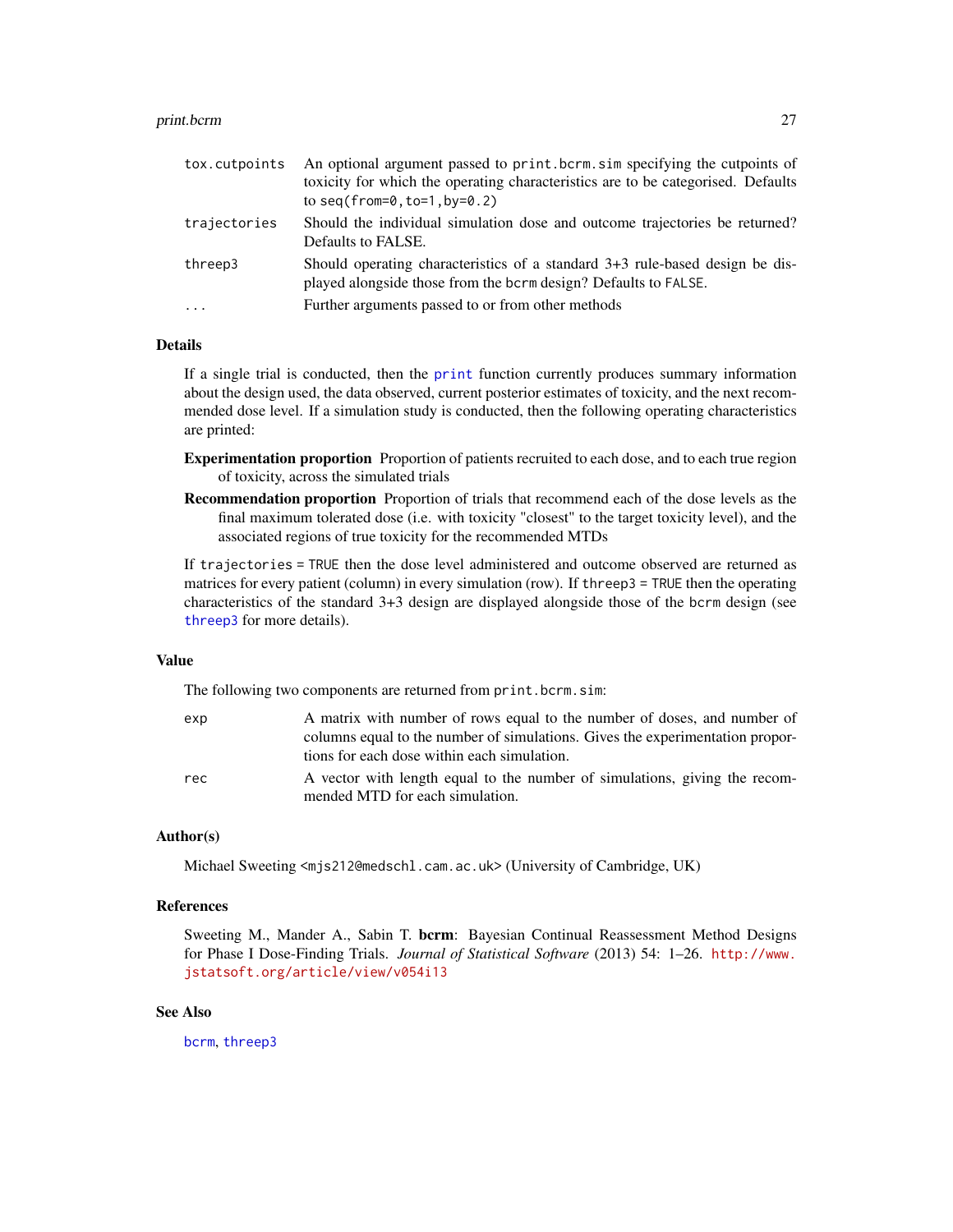<span id="page-27-1"></span><span id="page-27-0"></span>

# **Description**

Print method for a 3+3 design specified using a [threep3](#page-28-1).

# Usage

```
## S3 method for class 'threep3'
print(x, tax.cutpoints = NULL, dose = NULL, ...)
```
#### Arguments

| X             | An object of class "threep3" as returned by threep3                                                                                                                                                |
|---------------|----------------------------------------------------------------------------------------------------------------------------------------------------------------------------------------------------|
| tox.cutpoints | An optional argument passed to print. three p3 specifying the cutpoints of tox-<br>icity for which the operating characteristics are to be categorised. Defaults to<br>$seq(from=0, to=1, by=0.2)$ |
| dose          | Optional vector of length k of actual doses for presentation purposes                                                                                                                              |
| $\cdots$      | Further arguments passed to or from other methods                                                                                                                                                  |

#### Details

The following operating characteristics are printed for the standard 3+3 design:

Sample size Mean, minimum and maximum sample size of the design

- Experimentation proportion Proportion of patients recruited to each dose, and to each true region of toxicity, on average
- Recommendation proportion Proportion of 3+3 trials that would recommend each of the dose levels as the final maximum tolerated dose (see [threep3](#page-28-1) for definition of the MTD), and the associated regions of true toxicity for the recommended MTDs
- Average number of patients The average number of patients dosed at each level

Average number of DLTs The average number of DLTs seen at each level

# Author(s)

Michael Sweeting <mjs212@medschl.cam.ac.uk> (University of Cambridge, UK)

# References

Sweeting M., Mander A., Sabin T. bcrm: Bayesian Continual Reassessment Method Designs for Phase I Dose-Finding Trials. *Journal of Statistical Software* (2013) 54: 1–26. [http://www.](http://www.jstatsoft.org/article/view/v054i13) [jstatsoft.org/article/view/v054i13](http://www.jstatsoft.org/article/view/v054i13)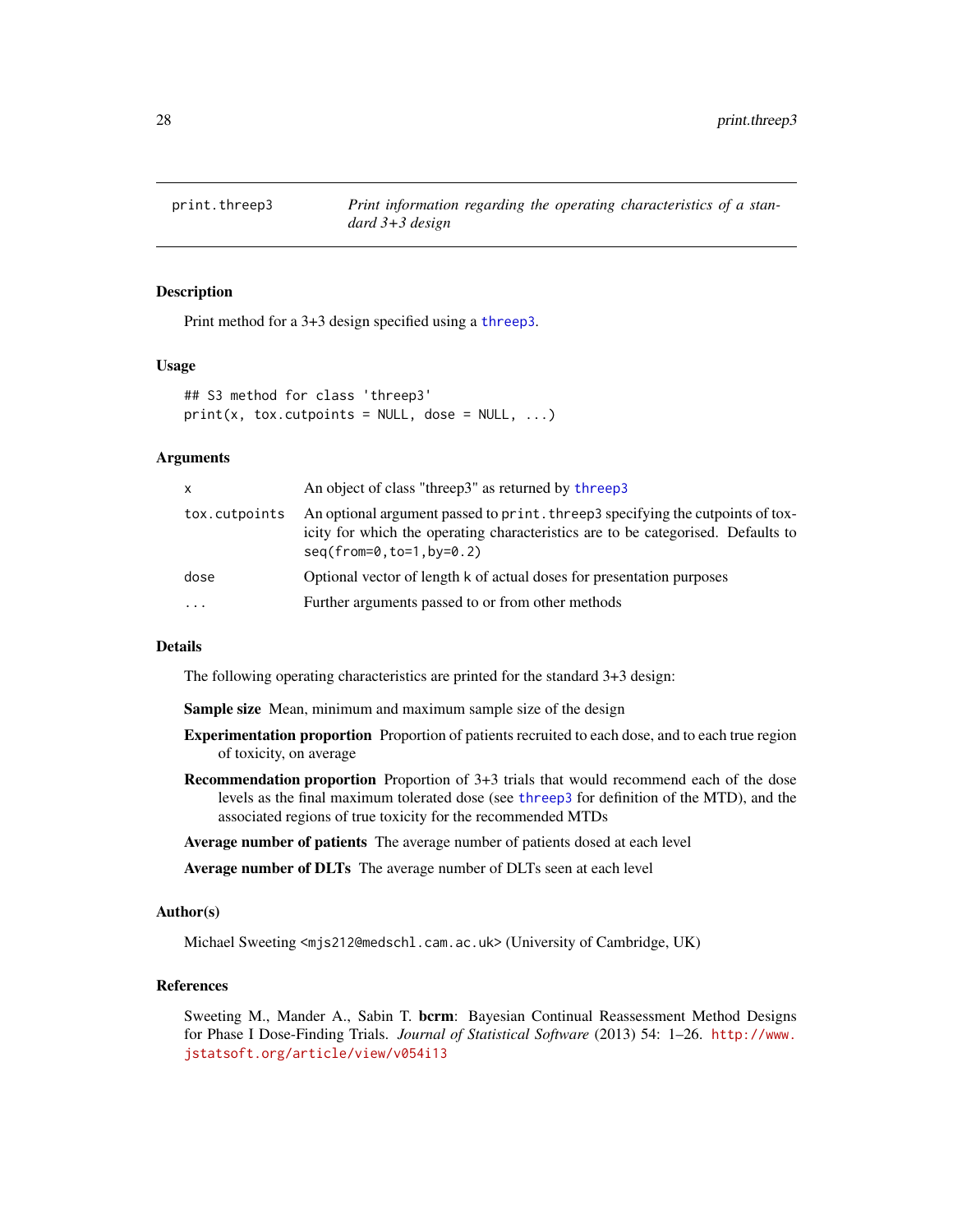#### <span id="page-28-0"></span>three p3 29

# See Also

[threep3](#page-28-1)

<span id="page-28-1"></span>threep3 *Calculate all possible trial pathways for the standard 3+3 design, together with their probability of occurring*

# **Description**

All possible pathways of a standard 3+3 design (may be escalation-only (see Storer 1989, Reiner et al. 1999) or permit dose de-escalation (see Chang et al. (2006))) are calculated and assigned a probability of occurring. This facilitates the calculation of operating characteristics, using print. threep3 and [plot.threep3](#page-15-1).

# Usage

```
threep3(truep, threep3.start = 1, threep3.esc.only = FALSE,
  dose = NULL, quietly = FALSE)
```
# Arguments

| truep            | A vector of length k (the number of doses being considered in the trial), with<br>values equal to the true probabilities of toxicity at the dose levels. |  |
|------------------|----------------------------------------------------------------------------------------------------------------------------------------------------------|--|
| threep3.start    | Starting dose level. Defaults to 1, i.e. the lowest dose level                                                                                           |  |
| threep3.esc.only |                                                                                                                                                          |  |
|                  | Whether to forbid de-escalation of doses. Defaults to FALSE                                                                                              |  |
| dose             | Optional vector of length k of actual doses for presentation purposes                                                                                    |  |
| quietly          | Whether to report progress. Defaults to quietly $=$ FALSE.                                                                                               |  |
|                  |                                                                                                                                                          |  |

#### Details

The first cohort of three patients are administered the starting dose (usually the lowest dose). The trial then proceeds as follows:

- If none of the three patients experience a DLT, then dose the next three patients at the next highest dose level;
- If one of the three patients last treated experiences a DLT, then dose the next three patients at the current dose level;
- If at least two patients in the first dose level experience a DLT the trial is stopped for safety and no dose is recommended;

Escalation / de-escalation rules to the next dose level for subsequent cohorts proceed as follows:

• Escalate: If 0/3 or at most 1/6 DLTs are observed in the current cohort AND the next highest dose has not yet been tested;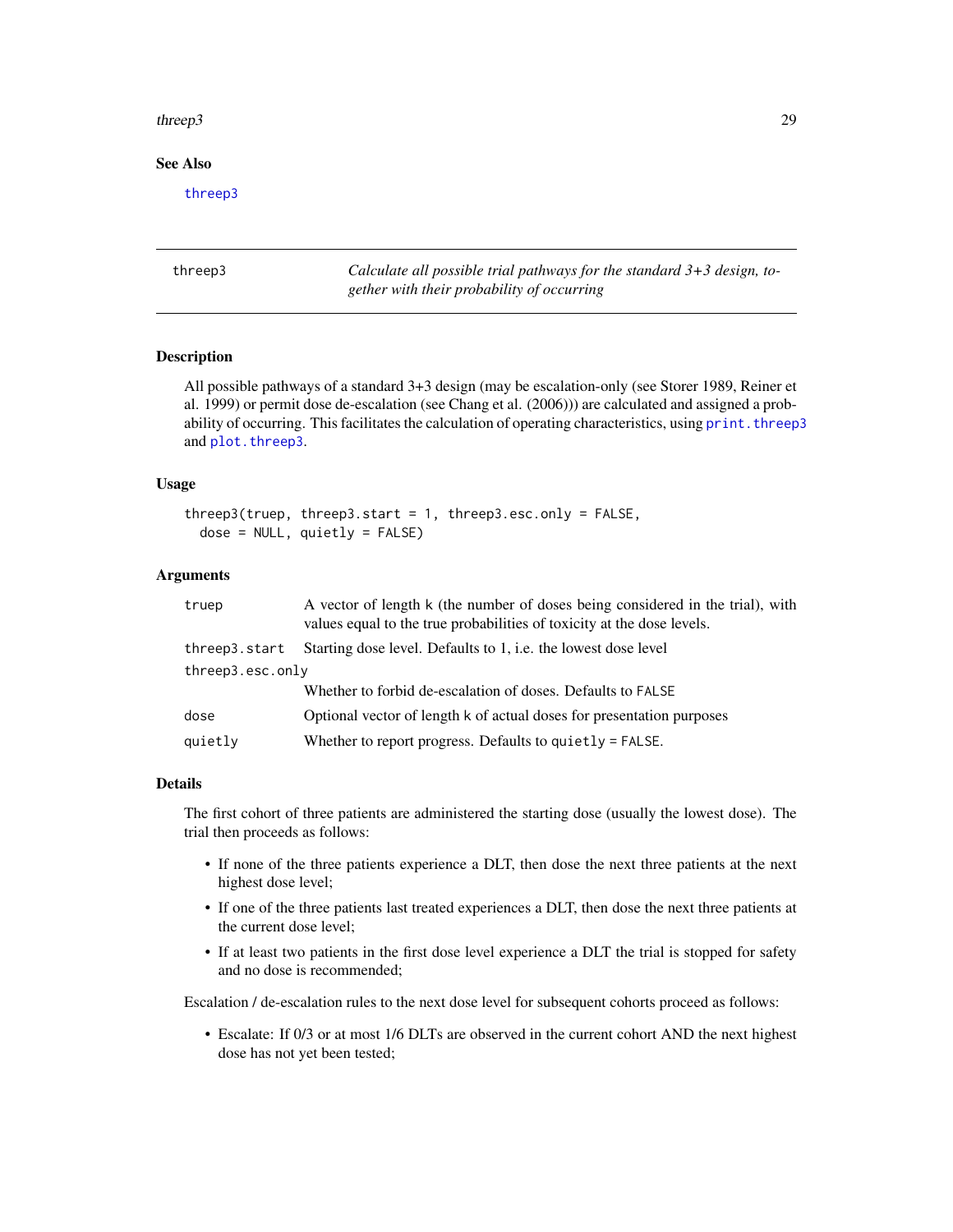- <span id="page-29-0"></span>• Stay at current dose level: If 1/3 DLTs have been observed at this level. Dose a further three patients at the same level;
- De-Escalate (if de-escalation permitted): If at least two out of three to six patients experience DLTs at the current dose level AND fewer than six patients have been dosed at the next lowest level

If none of the rules above are satisfied then the trial stops. If the current dose level has at most one DLT observed then this is claimed to be the MTD, otherwise the dose level below is deemed to be the MTD.

If dose-escalation extends to doses outside of that defined by dose, the MTD is determined to be the largest dose in dose.

# Value

threep3 returns an object of class "threep3". The function [print](#page-0-0) (i.e. [print.threep3](#page-27-1)) can be used to obtain operating characteristics of the design used.

An object of class "threep3" is a list with the following components:

| prob        | A vector with the probabilities of each design occurring. As all possible designs<br>are calculated, this vector sums to one.                                                                                               |
|-------------|-----------------------------------------------------------------------------------------------------------------------------------------------------------------------------------------------------------------------------|
| ssize       | A vector with the sample size of each design                                                                                                                                                                                |
| mtd         | A vector of dose levels giving the recommended maximum tolerated dose (MTD)<br>at the end of the trial                                                                                                                      |
| exp         | A vector of length k giving the average trial experimentation proportions at each<br>dose level                                                                                                                             |
| dlt.no      | A vector with the number of toxicities (DLTs) that occur in each trial                                                                                                                                                      |
| truep       | The true probabilities of toxicity at each dose level, specified by the user                                                                                                                                                |
| dose        | The actual doses as supplied in the function arguments                                                                                                                                                                      |
| n.average   | The average number of patients dosed at each level                                                                                                                                                                          |
| dlt.average | The average number of DLTs experienced at each dose level                                                                                                                                                                   |
| all.designs | A matrix containing all possible 3+3 designs, with each row representing a dif-<br>ferent design. Columns labelled "d k" and "tox k" represent the dose level and<br>number of toxicities for the kth cohort, respectively. |

# Author(s)

Graham Wheeler <graham.wheeler@ucl.ac.uk> (University College London, UK) and Michael Sweeting <michael.sweeting@leicester.ac.uk> (University of Leicester, UK)

#### References

Sweeting M., Mander A., Sabin T. bcrm: Bayesian Continual Reassessment Method Designs for Phase I Dose-Finding Trials. *Journal of Statistical Software* (2013) 54: 1–26. [http://www.](http://www.jstatsoft.org/article/view/v054i13) [jstatsoft.org/article/view/v054i13](http://www.jstatsoft.org/article/view/v054i13)

Chang A., Ganz P., Hayes D., Kinsella T., Pass H., Schiller J., Stone R., Strecher V. *Oncology: An Evidence-Based Approach*. Springer (2006).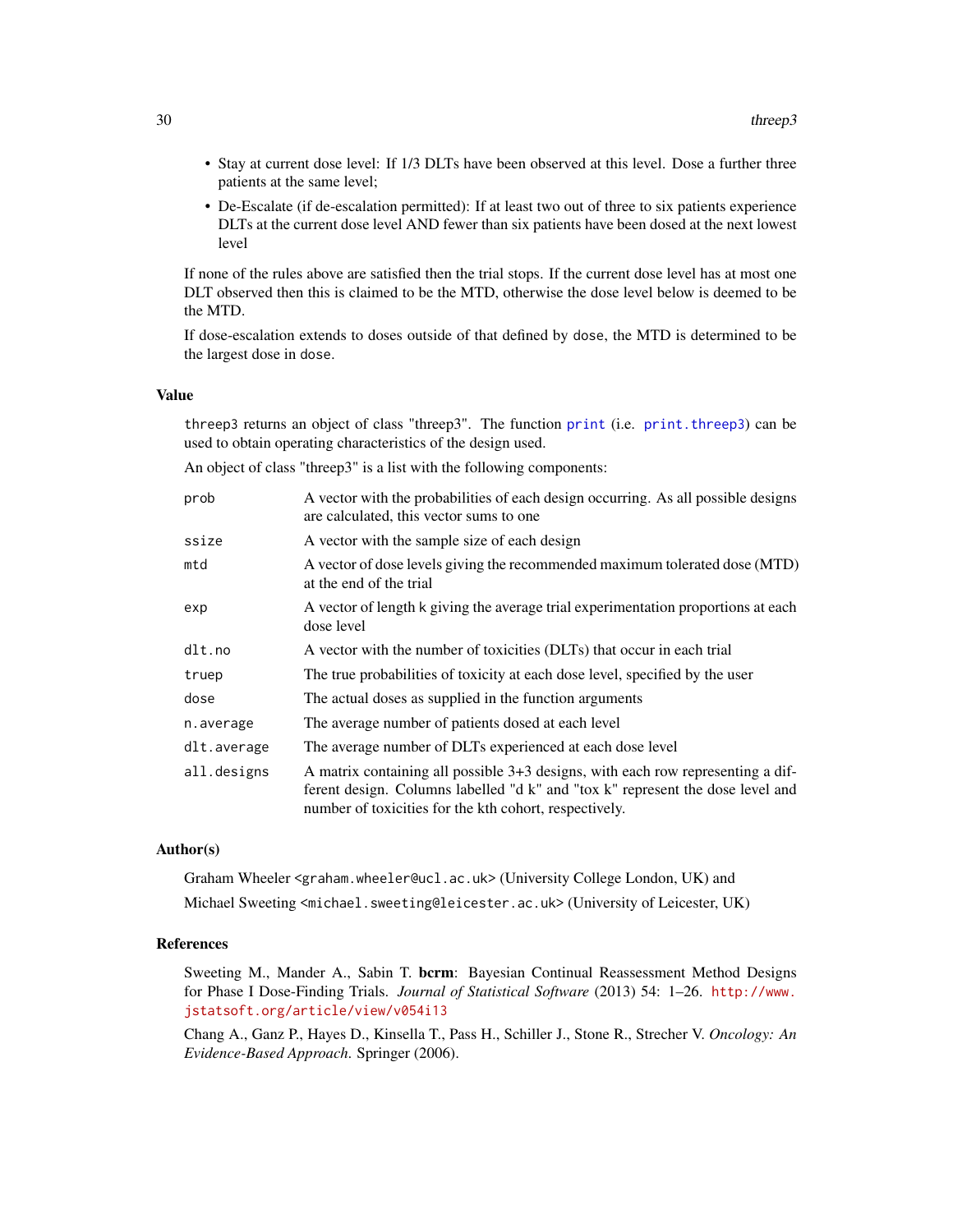#### <span id="page-30-0"></span> $threep3$  31

Storer B. Design and Analysis of Phase I Clinical Trials. *Biometrics* (1989) 45: 925–937.

Reiner E., Paoletti X., O'Quigley J. Operating characteristics of the standard phase I clinical trial design. *Computational Statistics & Data Analysis* (1999) 30: 303–315.

Neuenschwander B., Branson M., Gsponer T. Critical aspects of the Bayesian approach to phase I cancer trials. *Statistics in Medicine* (2008) 27: 2420–2439.

# See Also

[threep3](#page-28-1)

# Examples

```
## What are the operating characteristics of a standard 3+3 design if we conside only the first
## 12 doses of the dose-escalation cancer trial example as described in Neuenschwander et al 2008.
## Pre-defined doses
dose <- c(1, 2.5, 5, 10, 15, 20, 25, 30, 40, 50, 75, 100)
## Pre-specified probabilities of toxicity
p.tox0 <- c(0.010, 0.015, 0.020, 0.025, 0.030, 0.040, 0.050, 0.100, 0.170, 0.300, 0.400, 0.500)
```
## Not run: design.threep3 <- threep3(truep=p.tox0, threep3.start=1, threep3.esc.only=TRUE, dose=dose) print(design.threep3) plot(design.threep3)

## End(Not run)